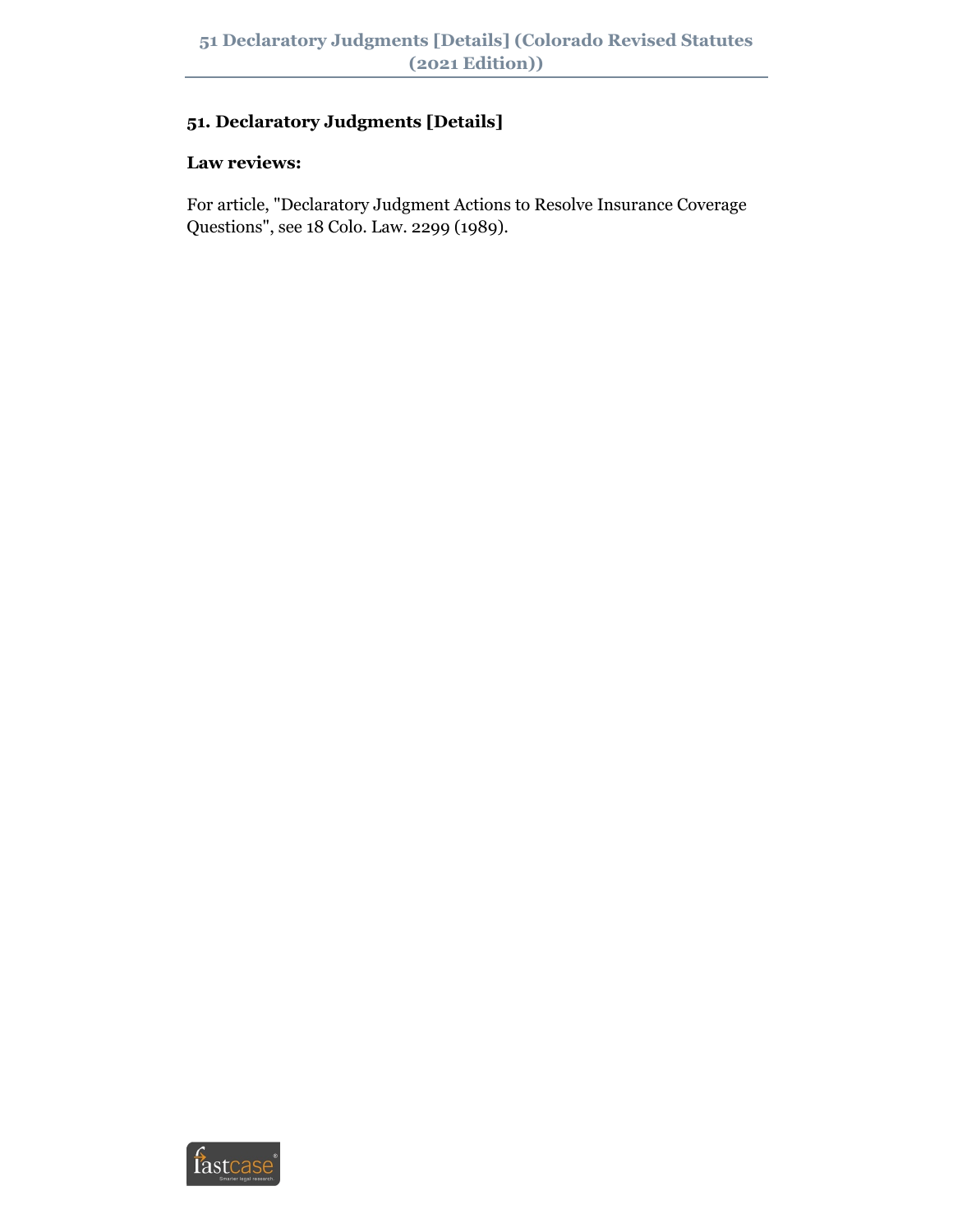## **§ 13-51-101. Short title**

This article shall be known and may be cited as the "Uniform Declaratory Judgments Law".

(L. 23: p. 271, § 16. CSA: C. 93, § 92. CRS 53: § 77-11-15. C.R.S. 1963: § 77-11- 15.)

## **ANNOTATION**

**Law reviews.** For note, "The Colorado Declaratory Judgment Act", see 1 Rocky Mt. L. Rev. 52 (1928). For article, "Twenty-six Years Under the Colorado Declaratory Judgments Act", see 27 Dicta 177 (1950). For article, "Trusts and Estates", see 30 Dicta 435 (1953).

**For constitutionality of the declaratory judgment act,** see San Luis Power & Water Co. v. Trujillo, 93 Colo. 385, 26 P.2d 537 (1933).

**This article is designed to afford parties relief from uncertainty** with respect to their rights and status under law. Silverstein v. Sisters of Charity, 38 Colo. App. 286, 559 P.2d 716 (1976); Mt. Emmons Mining Co. v. Town of Crested Butte, 690 P.2d 231 (Colo. 1984).

**This article is to be liberally construed and administered.** Silverstein v. Sisters of Charity, 38 Colo. App. 286, 559 P.2d 716 (1976); Mt. Emmons Mining Co. v. Town of Crested Butte, 690 P.2d 231 (Colo. 1984); Trinen v. City & County of Denver, 725 P.2d 65 (Colo. App. 1986).

**Who may seek judicial determination of rights.** One whose rights are favorably affected by a statute is entitled to seek a judicial determination thereof so long as the court is provided with a properly adverse context. Silverstein v. Sisters of Charity, 38 Colo. App. 286, 559 P.2d 716 (1976).

One whose rights or status may be affected by statute is entitled to have any question of construction determined provided that a substantial controversy between adverse parties of sufficient immediacy to warrant the issuance of a declaratory judgment exists. Silverstein v. Sisters of Charity, 38 Colo. App. 286, 559 P.2d 716 (1976).

**Prerequisites to jurisdiction such as exhaustion of remedies apply when a party seeks declaratory relief from agency action.** City & County of Denver v. United Air Lines, Inc., 8 P.3d 1206 (Colo. 2000).

**Burden on moving party in summary judgment on constitutional issues in context of declaratory judgment.** Party seeking declaratory relief must demonstrate challenged statute or ordinance will cause tangible

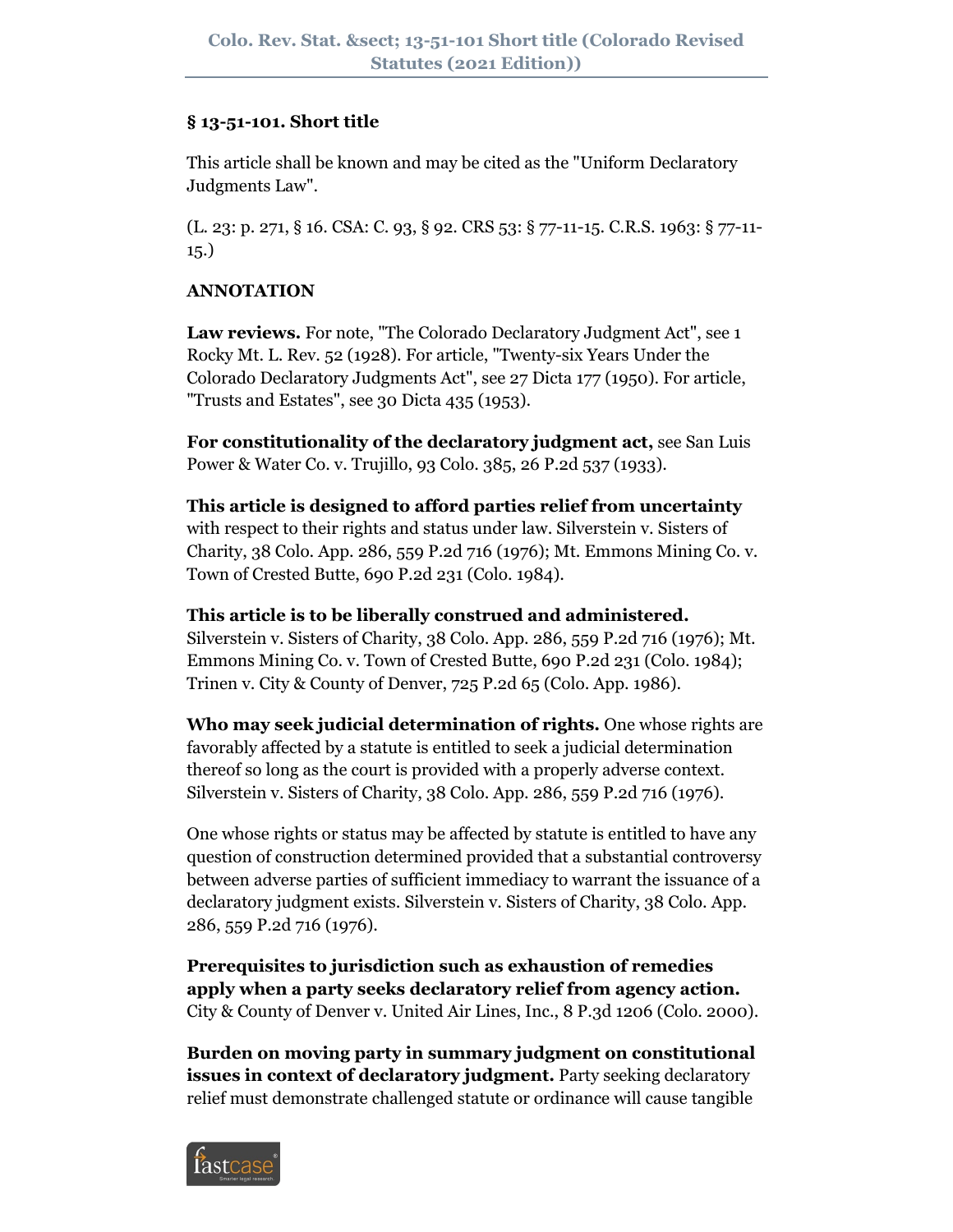detriment to its activities and that statute or ordinance is unconstitutional beyond a reasonable doubt. Mt. Emmons Mining Co. v. Town of Crested Butte, 690 P.2d 231 (Colo. 1984).

**Time limitations of appeal process cannot be circumvented by attempting to obtain declaratory relief.** Trinen v. City & County of Denver, 725 P.2d 65 (Colo. App. 1986).

**This statute neither expands nor contracts the jurisdiction of Colorado's courts.** In creating a new remedy the general assembly did not by implication grant political subdivisions of the state the right to sue the state. Romer v. Fountain Sanitation Dist., 898 P.2d 37 (Colo. 1995); City & County of Denver v. United Air Lines, Inc., 8 P.3d 1206 (Colo. 2000).

**Applied** in Bd. of County Comm'rs v. Fifty-first Gen. Ass'y, 198 Colo. 302, 599 P.2d 887 (1979); Citizens for Free Enter. v. Dept. of Rev., 649 P.2d 1054 (Colo. 1982); Denver & R. G. W. R. R. v. City & County of Denver, 673 P.2d 354 (Colo. 1983).

For declaratory judgments generally, see also C.R.C.P. 57.

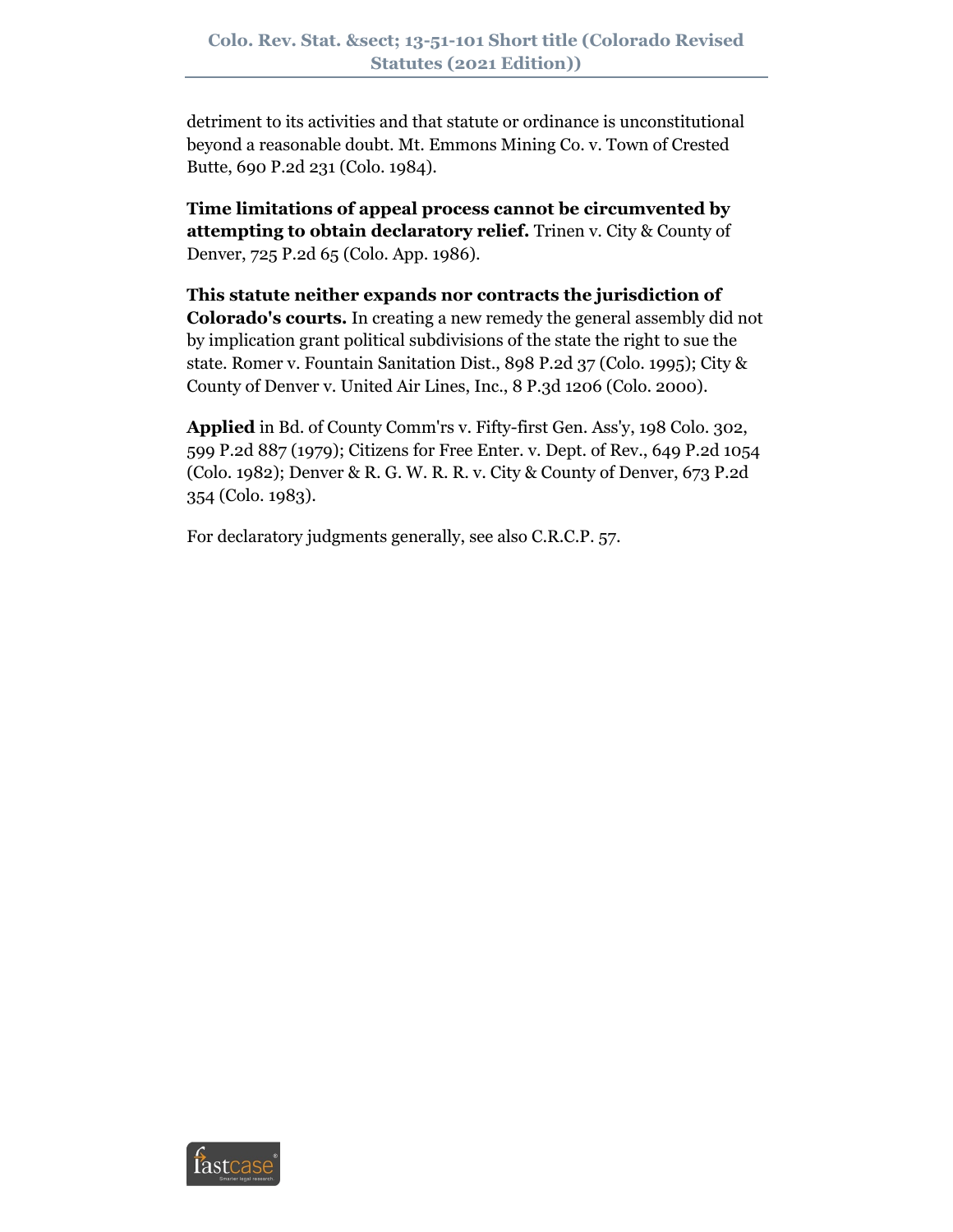## **§ 13-51-102. Legislative declaration**

This article is declared to be remedial; its purpose is to settle and to afford relief from uncertainty and insecurity with respect to rights, status, and other legal relations; and it is to be liberally construed and administered.

(L. 23: p. 270, § 12. CSA: C. 93, § 89. CRS 53: § 77-11-12. C.R.S. 1963: § 77- 11-12.)

# **ANNOTATION**

**Law reviews.** For article, "Twenty-six Years Under the Colorado Declaratory Judgments Act", see 27 Dicta 177 (1950).

**The purpose of the statute** and the rule is to be remedial and to afford relief from uncertainty and insecurity. The statute and rule expressly provide that they be liberally construed and administered. Colo. State Bd. of Optometric Exam'rs v. Dixon, 165 Colo. 488, 440 P.2d 287 (1968).

This article is designed to afford parties relief from uncertainty with respect to their rights and status under law. Silverstein v. Sisters of Charity, 38 Colo. App. 286, 559 P.2d 716 (1976).

**Liberal construction makes this section applicable to decisions to be made by board or commission.** A liberal construction of the statute and the rule rejects the proposition that a person adversely affected by a statute and seeking relief from uncertainty and insecurity with respect to his rights by reason of a statute or a rule of a board or commission must take the risk of prosecutions, fines, imprisonment, loss of property, or loss of profession in order to secure adjudication of his rights. Colo. State Bd. of Optometric Exam'rs v. Dixon, 165 Colo. 488, 440 P.2d 287 (1968).

**This article is to be liberally construed and administered.** Silverstein v. Sisters of Charity, 38 Colo. App. 286, 559 P.2d 716 (1976).

**Who may seek judicial determination of rights.** One whose rights are favorably affected by a statute is entitled to seek a judicial determination thereof so long as the court is provided with a properly adverse context. Silverstein v. Sisters of Charity, 38 Colo. App. 286, 559 P.2d 716 (1976).

One whose rights or status may be affected by statute is entitled to have any question of construction determined provided that a substantial controversy between adverse parties of sufficient immediacy to warrant the issuance of a declaratory judgment exists. Silverstein v. Sisters of Charity, 38 Colo. App. 286, 559 P.2d 716 (1976); Buckley Powder Co. v. State, 924 P.2d 1133 (Colo.

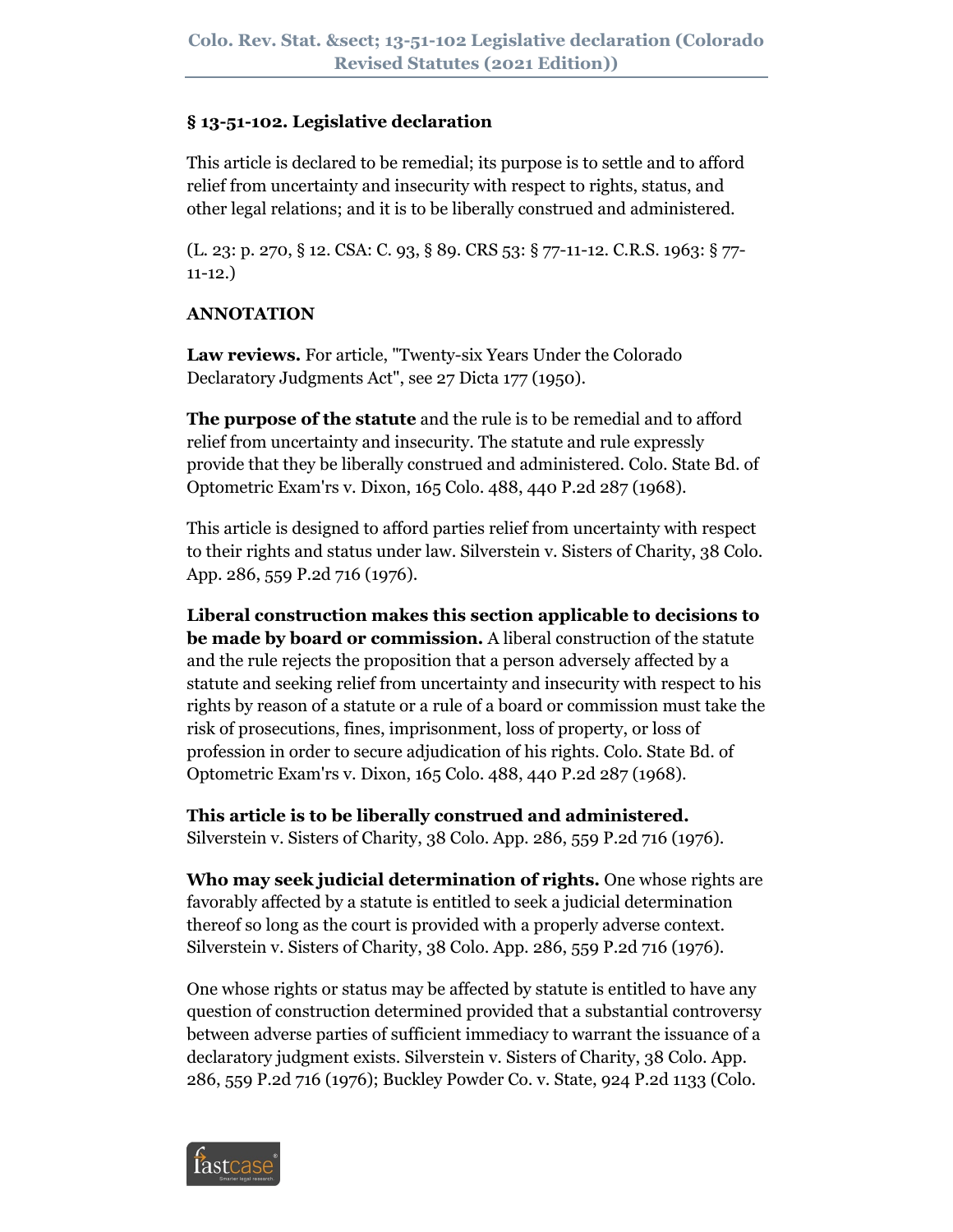App. 1996), aff'd in part and rev'd in part on other grounds, 945 P.2d 841 (Colo. 1997).

**This statute neither expands nor contracts the jurisdiction of Colorado's courts.** In creating a new remedy the general assembly did not by implication grant political subdivisions of the state the right to sue the state. Romer v. Fountain Sanitation Dist., 898 P.2d 37 (Colo. 1995).

**Declaratory judgment action is an appropriate means of testing the validity of a decree and resolving uncertainty** as to the legal rights and status of the parties, even if the controversy has not yet ripened into litigation. In re Lockwood, 857 P.2d 557 (Colo. App. 1993).

**Trial court properly exercised its jurisdiction to review a Wyoming dissolution decree** where the marital status of the parties was at issue and could be speedily and efficiently resolved through a declaratory judgment action. In re Lockwood, 857 P.2d 557 (Colo. App. 1993).

**Applied** in Toncray v. Dolan, 197 Colo. 382, 593 P.2d 956 (1979); Citizens Progressive Alliance v. S.W. Water Conservation Dist., 97 P.3d 308 (Colo. App. 2004).

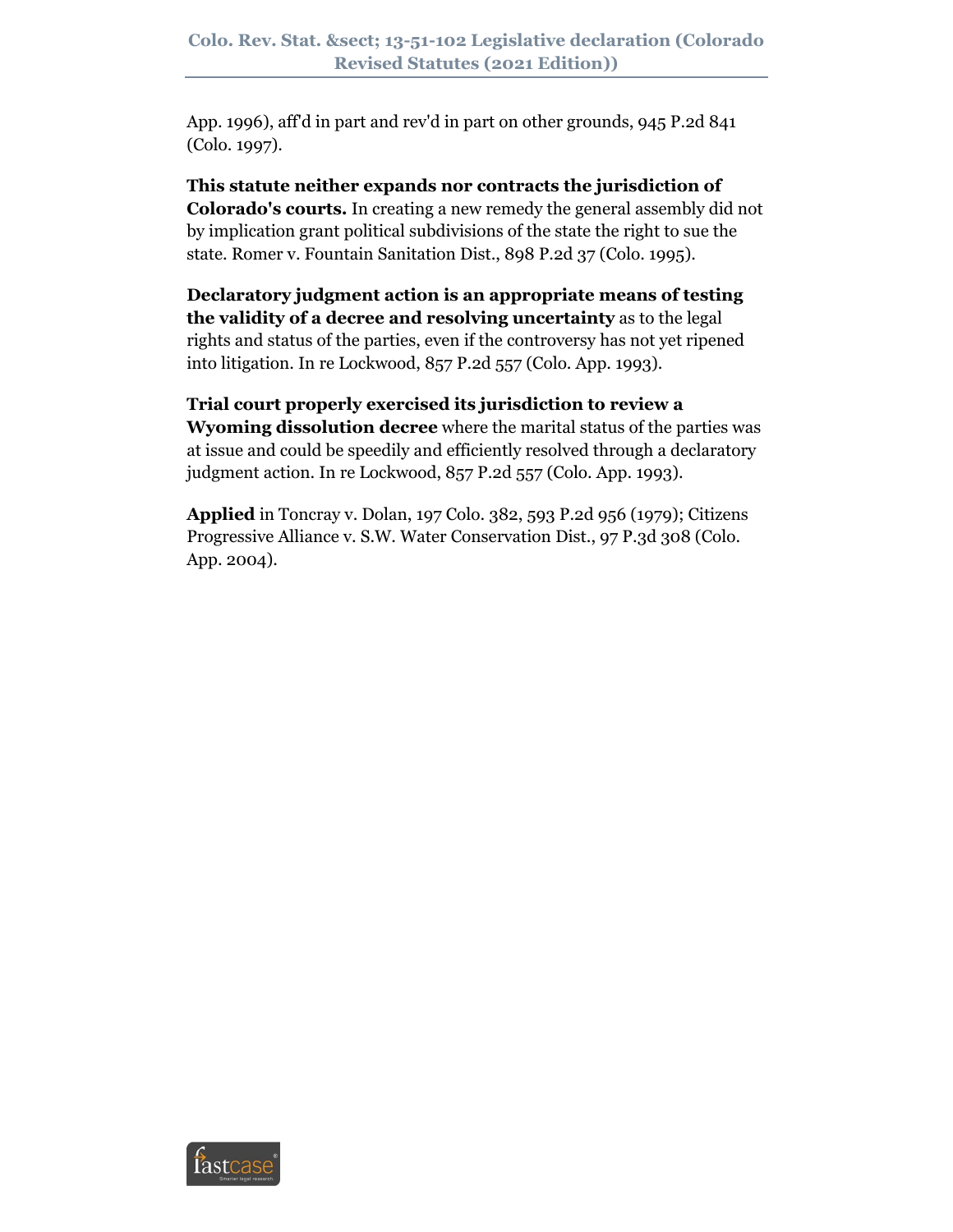# **§ 13-51-103. Definitions**

As used in this article, unless the context otherwise requires:

(1) "Person" means any person, partnership, joint stock company, unincorporated association, or society, or municipal or other corporation of any character whatsoever.

(L. 23: p. 271, § 13. CSA: C. 93, § 90. CRS 53: § 77-11-13. C.R.S. 1963: § 77-11- 13.)

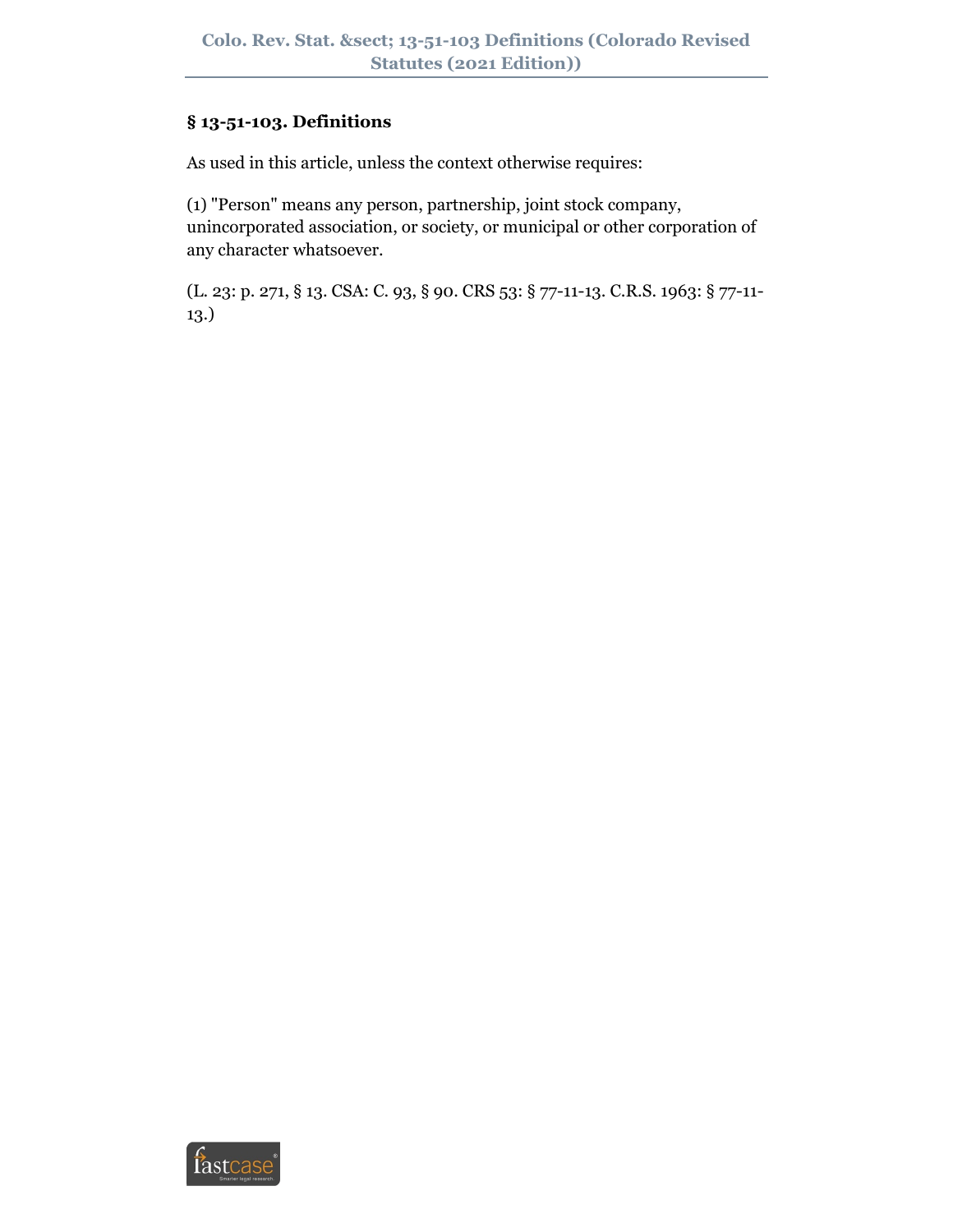# **§ 13-51-104. Interpretation and construction**

This article shall be so interpreted and construed as to effectuate its general purpose to make uniform the law of those states which enact it and to harmonize, as far as possible, with federal laws and regulations on the subject of declaratory judgments and decrees.

(L. 23: p. 271, § 15. CSA: C. 93, § 91. CRS 53: § 77-11-14. C.R.S. 1963: § 77-11- 14.)

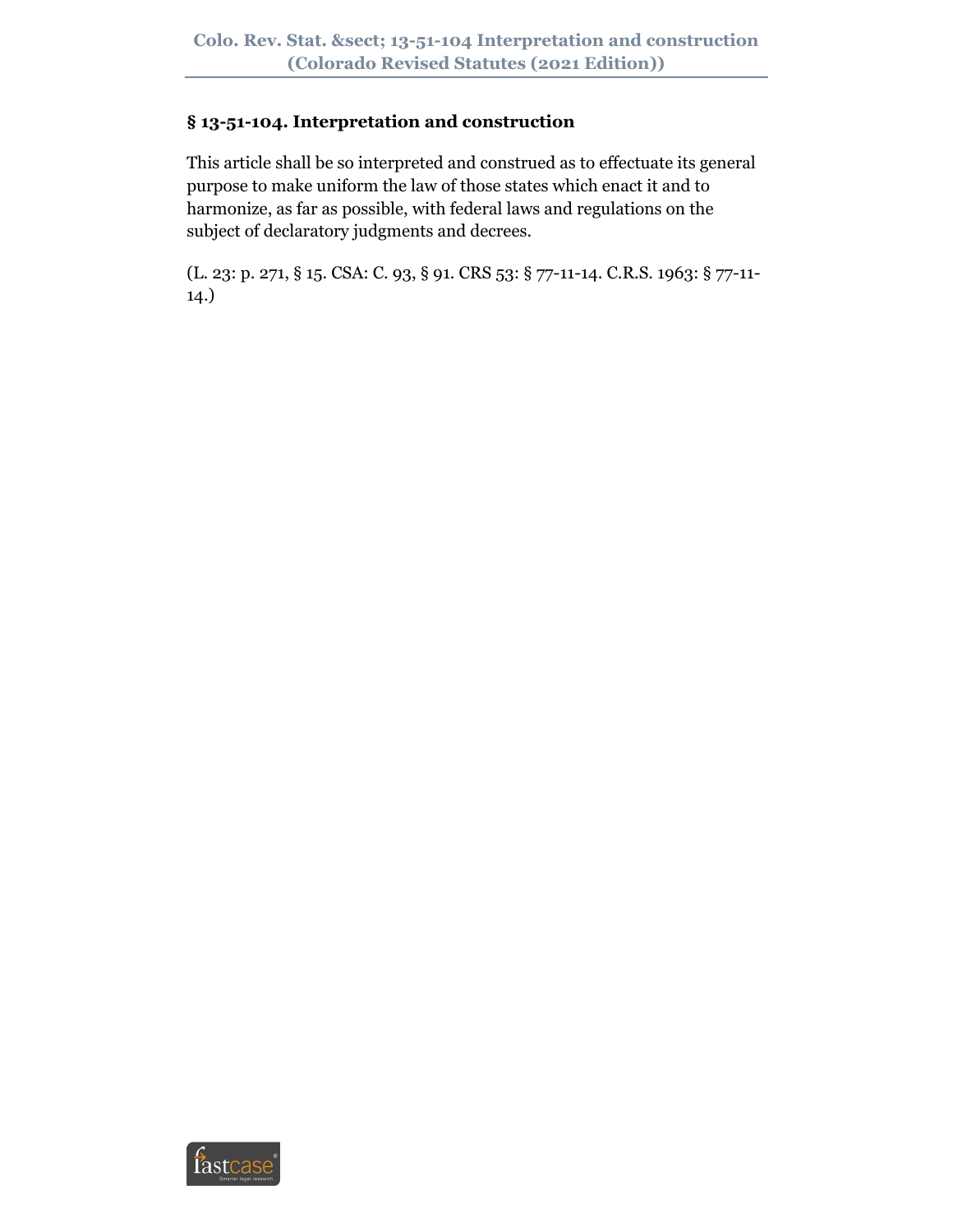## **§ 13-51-105. Power and force of declaration**

Courts of record within their respective jurisdictions have power to declare rights, status, and other legal relations whether or not further relief is or could be claimed. No action or proceeding shall be open to objection on the ground that a declaratory judgment or decree is prayed for. The declaration may be either affirmative or negative in form and effect; and such declarations shall have the force and effect of a final judgment or decree.

(L. 23: p. 268, § 1. CSA: C. 93, § 78. CRS 53: § 77-11-1. C.R.S. 1963: § 77-11- 1.)

# **ANNOTATION**

**Declaratory judgment is conclusive as to questions raised by parties** and passed upon by court. Atchison v. City of Englewood, 180 Colo. 407, 506 P.2d 140 (1973).

**Declaratory judgment does not constitute absolute bar** to subsequent proceedings where parties are seeking other remedies, even though based upon claims which could have been asserted in original action. Atchison v. City of Englewood, 180 Colo. 407, 506 P.2d 140 (1973); Near v. Calkins, 946 P.2d 537 (Colo. App. 1997).

**The judgment leaves the parties to pursue the remedies which the law provides,** after performing its office of declaring the existence of a certain liability. San Luis Power & Water Co. v. Trujillo, 93 Colo. 385, 26 P.2d 537 (1933).

**Declaratory judgment on contract validity held not res judicata in subsequent action for reformation, rescission, and damages.** Atchison v. City of Englewood, 180 Colo. 407, 506 P.2d 140 (1973).

**Judgment is res judicata as to questions of statutory construction raised between the parties.** Preventive relief in some instances is just as properly a matter of judicial function as remedial relief and if given by a declaratory order in the construction of a statute, it is res judicata as to the questions of construction raised between the parties and passed upon. San Luis Power & Water Co. v. Trujillo, 93 Colo. 385, 26 P.2d 537 (1933).

**Subsequent relief may be sought by separate action.** Subsequent relief sought by party to prior declaratory judgment action need not be sought by amendment of complaint in original action, but may be sought by separate action. Atchison v. City of Englewood, 180 Colo. 407, 506 P.2d 140 (1973).

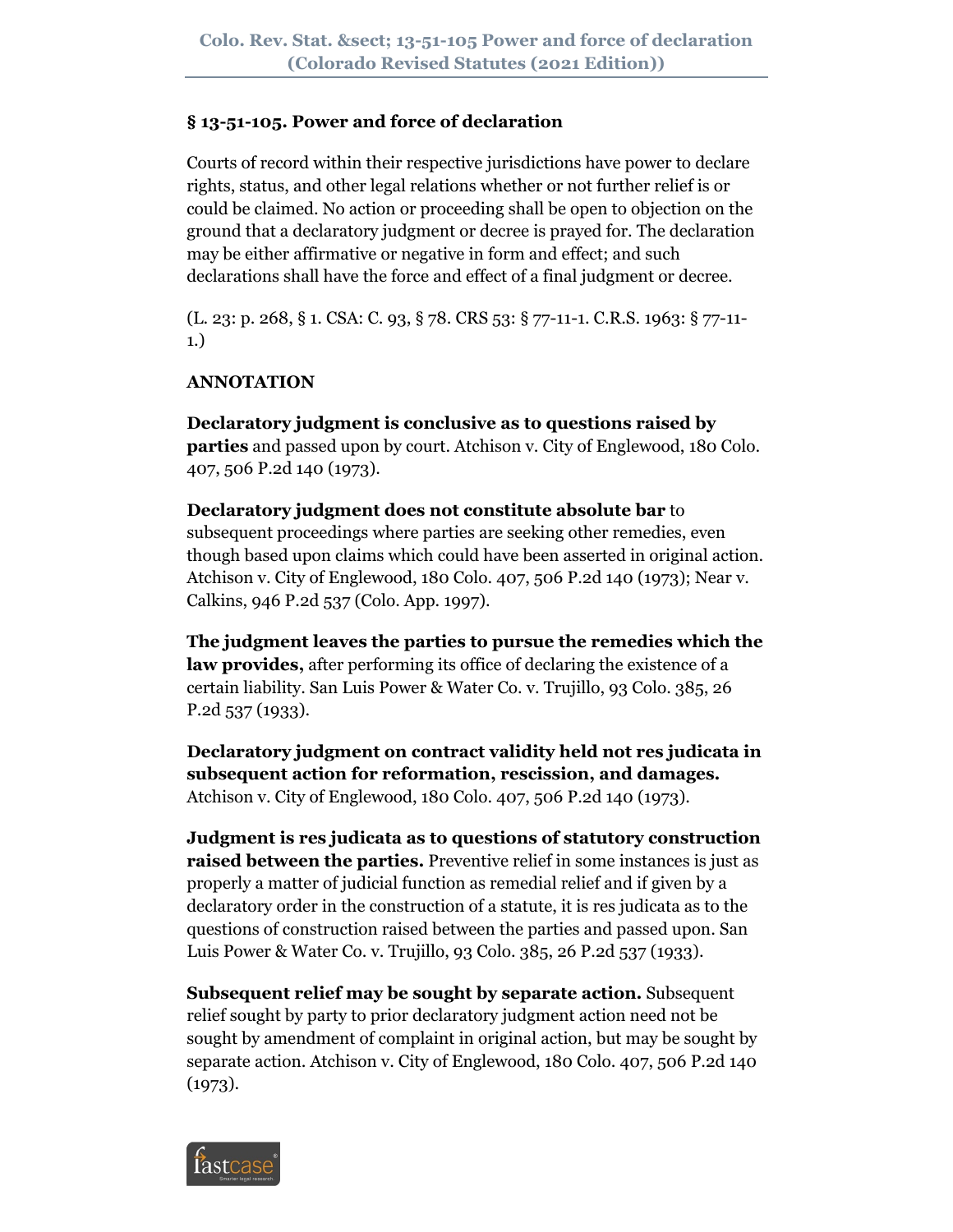**Declaratory judgment should not be accorded to try a controversy piecemeal.** In granting the remedy of declaratory judgment, it should not be accorded, however, to try a controversy by piecemeal, or to try particular issues without settling the entire controversy. Lane v. Page, 126 Colo. 560, 251 P.2d 1078 (1952).

**Act not intended to be a substitute for proper pleading.** The uniform act was never intended to be a substitute for, or a short cut to, proper pleading and specifically provides that all issues of fact shall be tried and determined as in other cases. Home Owners' Loan Corp. v. Meyer, 110 Colo. 501, 136 P.2d 282 (1943).

**For the procedure in cases when issues involve equity and actions at law,** see Beacon Theatre, Inc. v. Westover, 359 U.S. 500, 79 S. Ct. 948, 3 L. Ed. 2d 988 (1959).

**Declaratory judgment action is an appropriate means of testing the validity of a decree and resolving uncertainty** as to the legal rights and status of the parties, even if the controversy has not yet ripened into litigation. In re Lockwood, 857 P.2d 557 (Colo. App. 1993).

**Applied** in Colo. & Utah Coal Co. v. Walter, 75 Colo. 489, 226 P. 864 (1924); Rice v. Franklin Loan & Fin. Co., 82 Colo. 163, 258 P. 223 (1927); Bedford v. Colo. Nat'l Bank, 104 Colo. 311, 91 P.2d 469 (1939); Colo. Nat'l Bank v. Bedford, 105 Colo. 373, 98 P.2d 1120, aff'd, 310 U.S. 41, 60 S. Ct. 800, 84 L. Ed. 1067 (1940); Gordon v. Wheatridge Water Dist., 107 Colo. 128, 109 P.2d 899 (1941); McNichols v. City & County of Denver, 109 Colo. 269, 124 P.2d 601 (1942); Carpenter v. Carman Distrib. Co., 111 Colo. 566, 144 P.2d 770 (1943); Woodridge v. Denver & R. G. R. R., 118 Colo. 25, 191 P.2d 882 (1948); Commc'ns Workers of Am. v. Western Elec. Co., 191 Colo. 128, 551 P.2d 1065 (1976); Pennobscot, Inc. v. Bd. of County Comm'rs, 642 P.2d 915 (Colo. 1982).

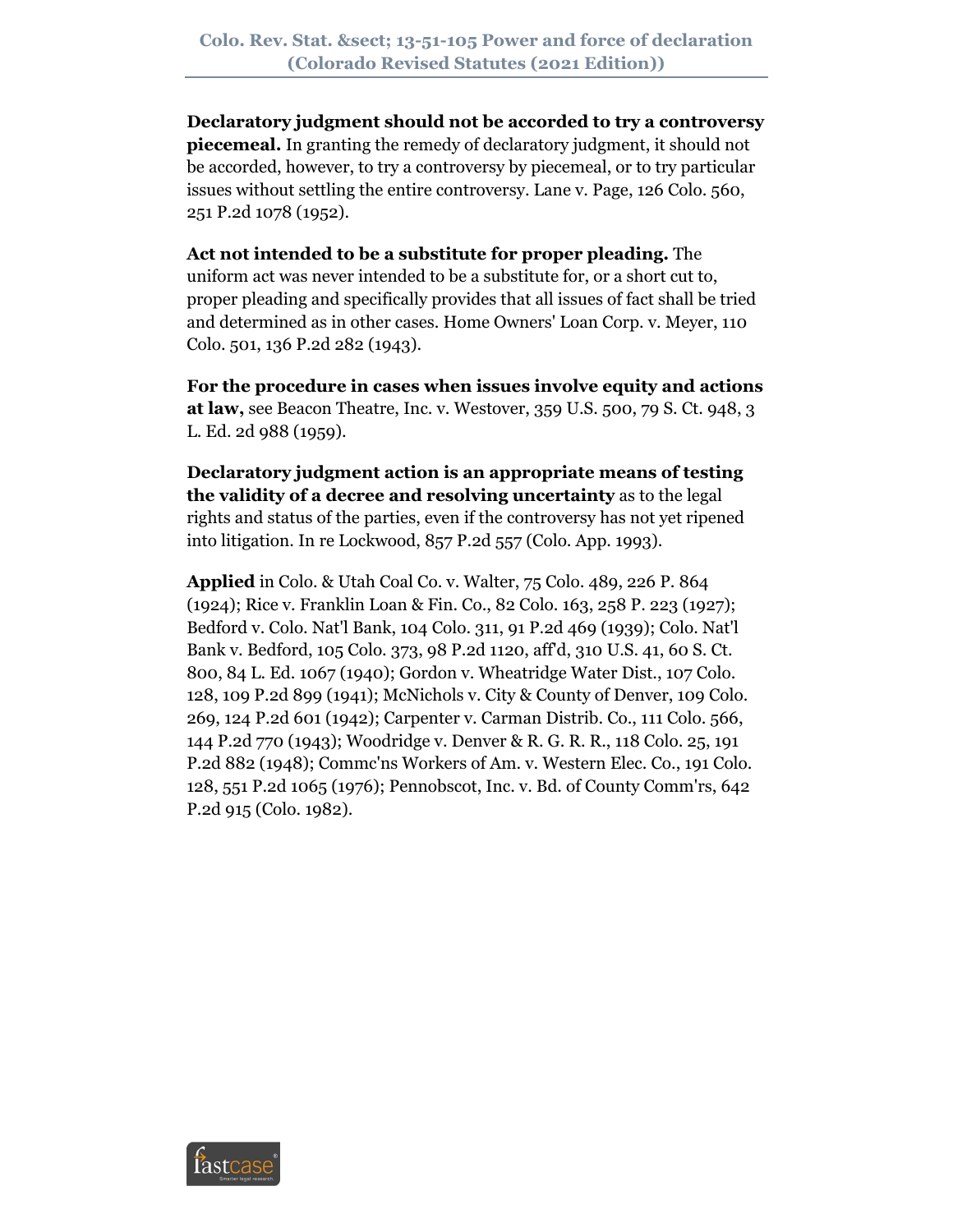#### **§ 13-51-106. Who may obtain declaration**

Any person interested under a deed, will, written contract, or other writings constituting a contract or whose rights, status, or other legal relations are affected by a statute, municipal ordinance, contract, or franchise may have determined any question of construction or validity arising under the instrument, statute, ordinance, contract, or franchise and obtain a declaration of rights, status, or other legal relations thereunder.

(L. 23: p. 268, § 2. CSA: C. 93, § 79. CRS 53: § 77-11-2. C.R.S. 1963: § 77-11- 2.)

#### **ANNOTATION**

## **I. GENERAL CONSIDERATION.**

**Law reviews.** For article, "Twenty-six Years Under the Colorado Declaratory Judgments Act", see 27 Dicta 177 (1950). For article, "One Year Review of Criminal Law and Procedure", see 39 Dicta 81 (1962). For comment, "Pre-Enforcement Judicial Review: CF&I Steel Corp. v. Colo. Air Pollution Control Commission", see 58 Den. L.J. 693 (1981).

**This act was not intended to repeal the statute prohibiting judges from giving legal advice,** nor to impose the duties of the profession upon the courts, nor to provide advance judgments as the basis of commercial enterprises, nor to settle mere academical questions. Gabriel v. Bd. of Regents of Univ. of Colo., 83 Colo. 582, 267 P. 407 (1928); City & County of Denver v. Lynch, 92 Colo. 102, 18 P.2d 907 (1932).

**Primary purpose of declaratory judgment procedure** is to provide a speedy, inexpensive, and readily accessible means of determining actual controversies which depend on the validity or interpretation of some written instrument of law. Toncray v. Dolan, 197 Colo. 382, 593 P.2d 956 (1979).

The purpose of this statute is to afford relief from the uncertainty surrounding legal rights and legal relations. It is remedial in nature and should be liberally construed and administered. Cmty. Tele-Communications v. Heather Corp., 677 P.2d 330 (Colo. 1984).

**No proceeding lies under our declaratory judgment act to obtain merely an advisory opinion.** Farmers Elevator Co. v. First Nat'l Bank, 176 Colo. 168, 489 P.2d 318 (1971).

**A proceeding for declaratory judgment must be based upon an actual controversy.** Farmers Elevator Co. v. First Nat'l Bank, 176 Colo. 168, 489 P.2d 318 (1971); Beacom v. Bd. of County Comm'rs, 657 P.2d 440

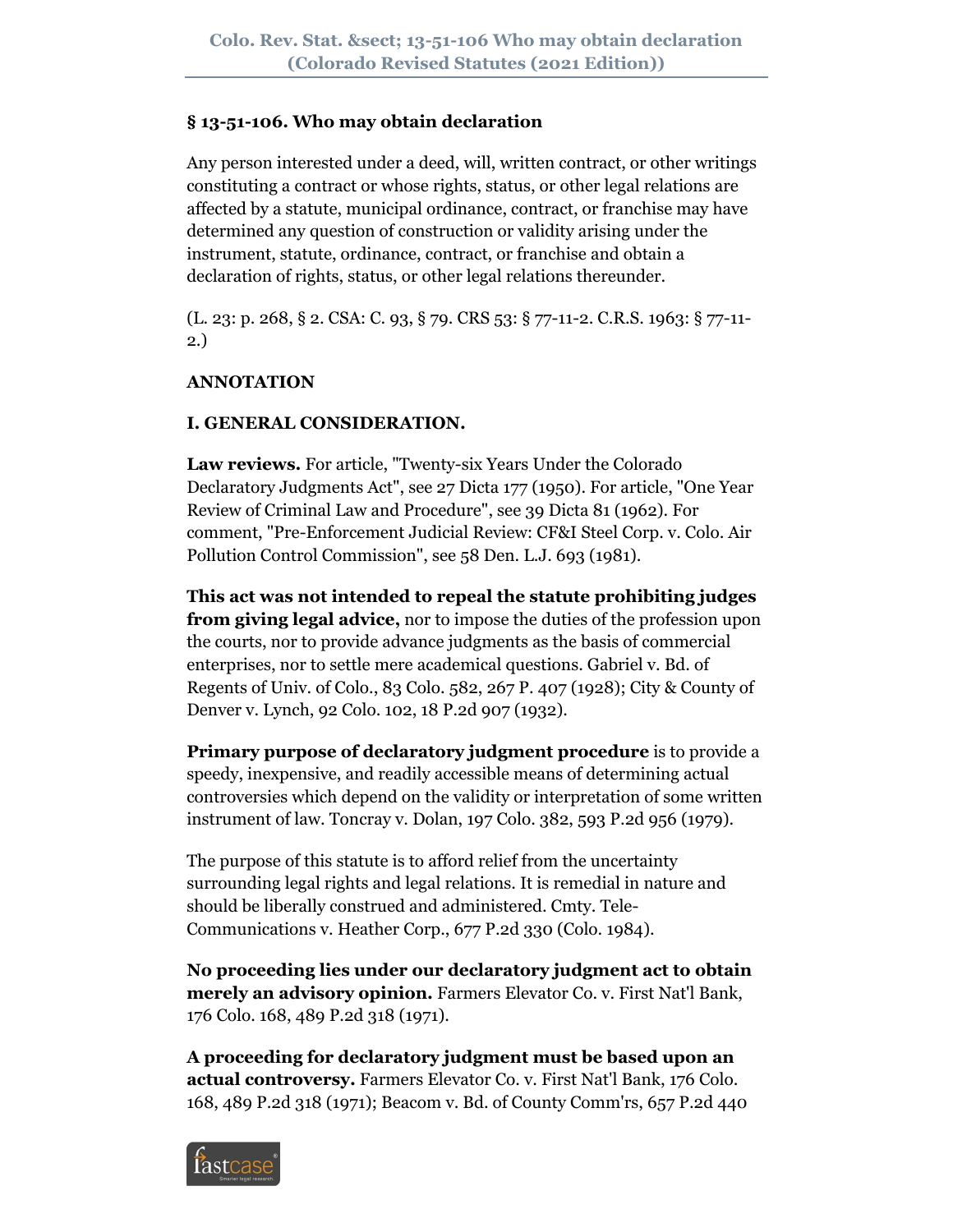(Colo. 1983); Cmty. Tele-Communications v. Heather Corp., 677 P.2d 330 (Colo. 1984).

A controversy exists where an insured has submitted a claim and the insurer determined that it did not intend unilaterally to admit liability, even though the insurer had not in fact denied such claim. Am. Family Mut. Ins. Co. v. Bowser, 779 P.2d 1376 (Colo. App. 1989).

Plaintiff must demonstrate that there is an existing legal controversy that can be effectively resolved by a declaratory judgment, and not a mere possibility of a future legal dispute. Bd. of County Comm'rs v. Bowen/Edwards Assoc., 830 P.2d 1045 (Colo. 1992).

**A justiciable controversy existed, and so the dismissal of a declaratory judgment claim was an abuse of discretion,** where a town's ordinance limited a developer's rights under an existing contract with the town, notwithstanding the fact that the developer had not applied for a permit from the town. Lot Thirty-Four Venture, L.L.C. v. Town of Telluride, 976 P.2d 303 (Colo. App. 1998), aff'd on other grounds, 3 P.3d 30 (Colo. 2000).

**Injury in fact and interest legally protected by law give rise to standing.** Cable television company was injured in fact by city ordinance granting unlawful permit to competitor without holding franchise election, and cable television company had a legally protected interest in conducting its business in a lawful manner satisfying requirements for standing under this act. Cmty. Tele-Communications v. Heather Corp., 677 P.2d 330 (Colo. 1984).

**Judgment creditor of insured has standing** to defend against claim for reformation of insurance policy. Cont'l Western v. Jim's Hardwood Fl., 12 P.3d 824 (Colo. App. 2000).

**As does another insurer of judgment debtor.** Cont'l Western v. Jim's Hardwood Fl., 12 P.3d 824 (Colo. App. 2000).

**The questions presented must not be uncertain or hypothetical.** The questions presented here are not uncertain or hypothetical, and because

they are presented in an action seeking a declaratory judgment are no less justiciable than if presented by injunction or otherwise. San Luis Power & Water Co. v. Trujillo, 93 Colo. 385, 26 P.2d 537 (1933).

**Courts need not reply to mere "speculative inquiries".** The court cannot decide any other of the various questions raised, however desirable it might be to have them settled, unless it is now willing to answer questions

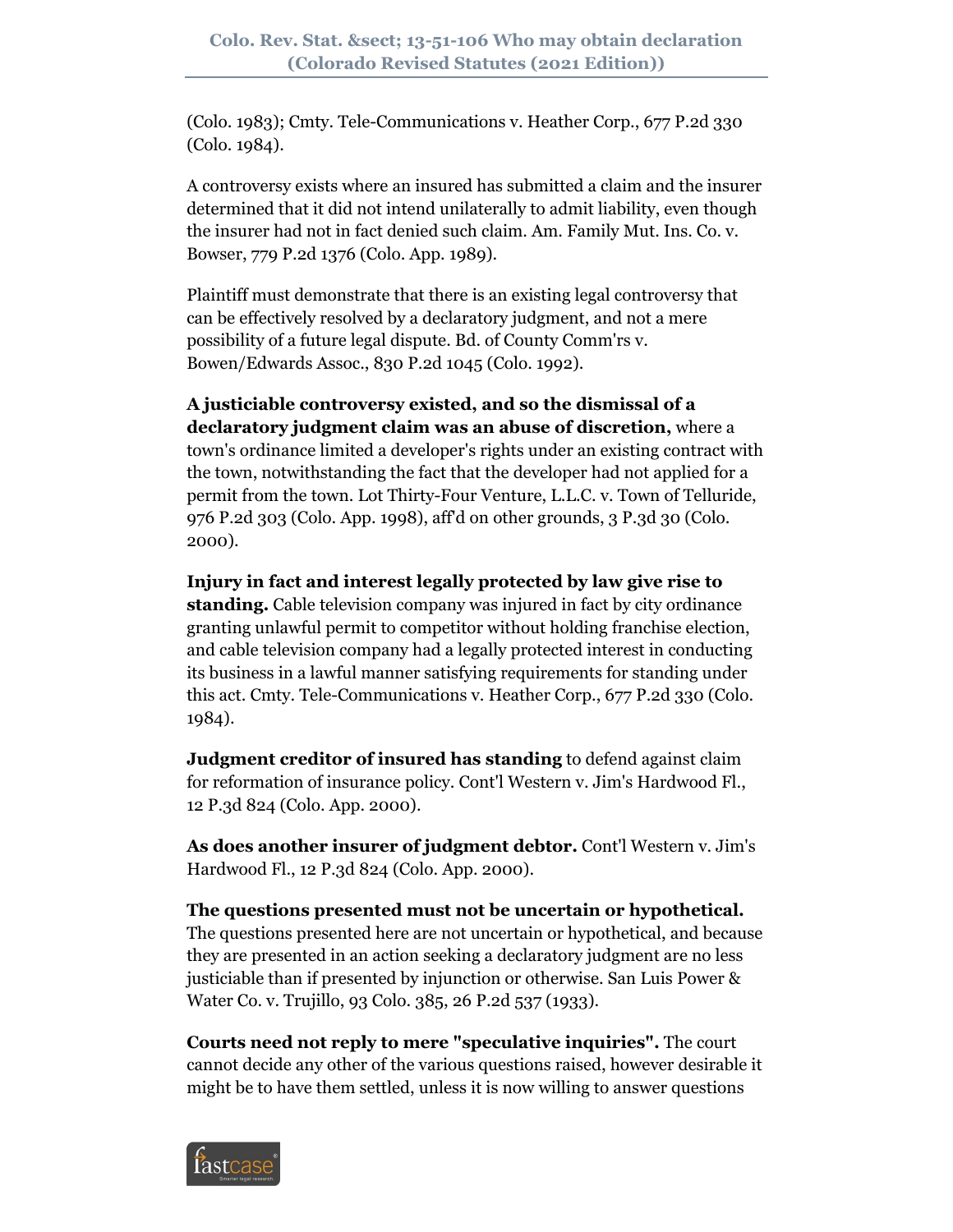"which have not yet arisen and which may never arise" and reply to mere "speculative inquiries". It cannot thus permit the courts to be converted into legal aid bureaus. Gabriel v. Bd. of Regents of Univ. of Colo., 83 Colo. 582, 267 P. 407 (1928).

**A court should not enter into a speculative inquiry for the purpose of upholding or condemning statutory provisions,** the effect of which, in concrete situations not yet developed, could not be definitely perceived. Am. Fed'n of Labor v. Reilly, 113 Colo. 90, 155 P.2d 145  $(1944).$ 

**Or determine validity of a proposed city ordinance.** A declaratory judgment may not issue under the provisions of this article on the validity of a city ordinance to create a storm sewer district, where the proposed ordinance is in contemplation only and has not been passed by the city council. City & County of Denver v. Denver Land Co., 85 Colo. 198, 274 P. 743 (1929).

**Especially in the absence of the necessary parties.** Desirable as it might be to have an announcement of the court upon a question, it would be improper to decide the question in the absence of the necessary parties. City & County of Denver v. Denver Land Co., 85 Colo. 198, 274 P. 743 (1929); Cont'l Mut. Ins. Co. v. Cochrane, 89 Colo. 462, 4 P.2d 308 (1931).

**A declaratory judgment can only be taken to be a determination** as to the rights of the parties before the court. Farmers Elevator Co. v. First Nat'l Bank, 176 Colo. 168, 489 P.2d 318 (1971).

For a declaratory judgment to be binding, the necessary parties must be before the court. Beacom v. Bd. of County Comm'rs, 657 P.2d 440 (Colo. 1983).

**A judicial tribunal is not required to render a judicial opinion on a matter which has become moot.** A judicial opinion would not serve to terminate any controversy or put to an end any uncertainty, which in this complaint and petition evaporated when the election was concluded. Crowe v. Wheeler, 165 Colo. 289, 439 P.2d 50 (1968).

**Possible financial loss makes one an interested party.** Junior college districts, which would suffer loss of funds if an act were declared unconstitutional, have the right to intervene in a declaratory judgment suit. Mesa County Junior Coll. Dist. v. Donner, 150 Colo. 156, 371 P.2d 442 (1962).

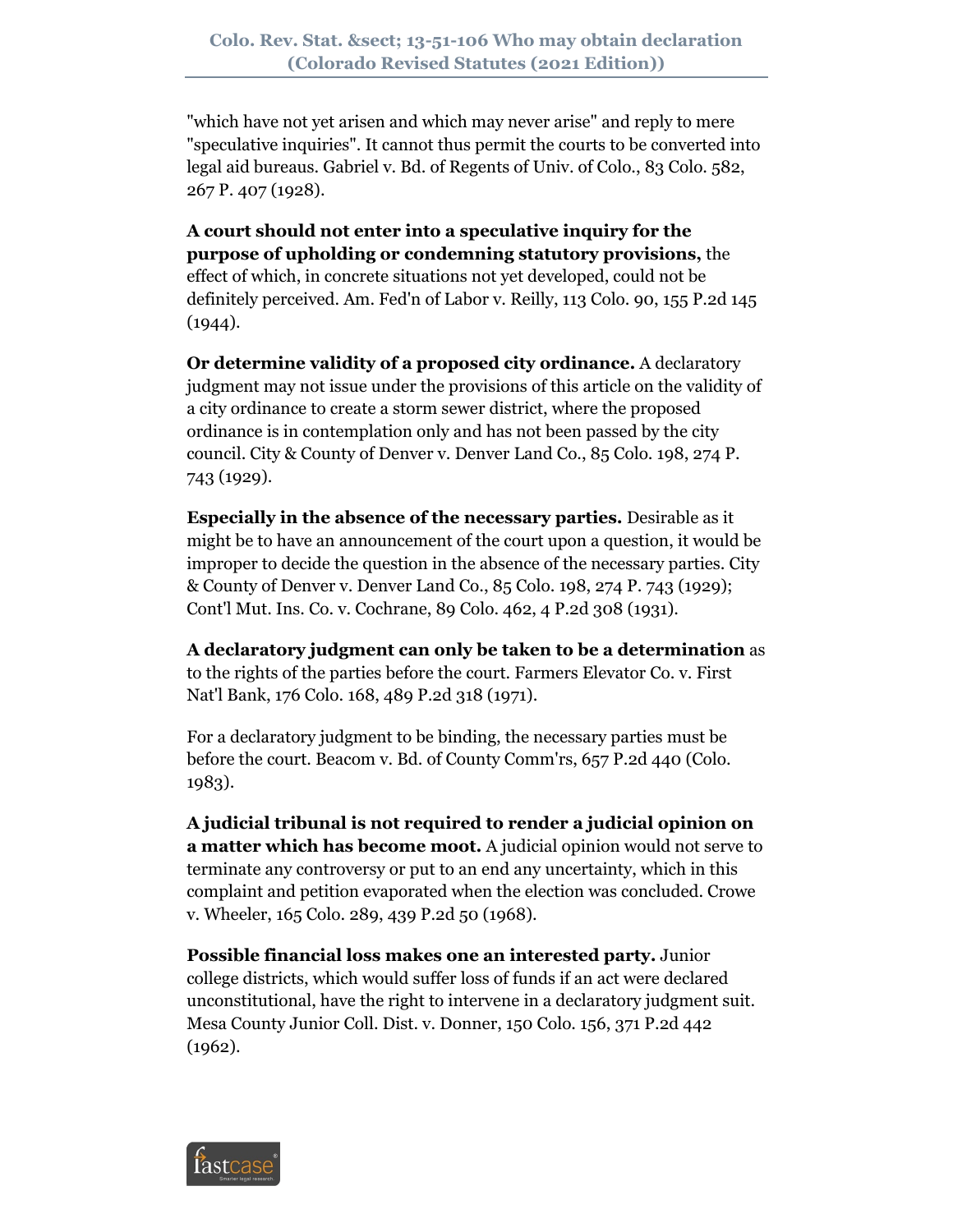**This statute neither expands nor contracts the jurisdiction of Colorado's courts.** In creating a new remedy the general assembly did not by implication grant political subdivisions of the state the right to sue the state. Romer v. Fountain Sanitation Dist., 898 P.2d 37 (Colo. 1995).

**An anticipatory declaratory judgment action must be independent of and separable from the underlying action.** This determination constitutes the third standard that a trial court must consider in determining whether an anticipatory declaratory judgment action is appropriate. Constitution Assoc. v. N.H. Ins. Co., 930 P.2d 556 (Colo. 1996).

An anticipatory declaratory judgment action is more likely to be independent of and separable from the underlying action if no duty to defend in the underlying action has arisen. However, even if the duty has arisen, a party may bring the action if the party can demonstrate that a justiciable controversy exists, the judgment will finally resolve the controversy as to all parties, and independence and separability from the underlying action exists. Constitution Assoc. v. N.H. Ins. Co., 930 P.2d 556 (Colo. 1996).

To have standing, a party seeking declaratory relief must demonstrate that the challenged statute or regulation will likely cause tangible detriment to conduct or activities that are presently occurring or are likely to occur in the near future. Mt. Emmons Mining Co. v. Town of Crested Butte, 690 P.2d 231 (Colo. 1984); Citizens Progressive Alliance v. S.W. Water Conservation Dist., 97 P.3d 308 (Colo. App. 2004).

Since the southwestern water conservation district's rights were affected by a request made pursuant to the Colorado Open Records Act (CORA), and the district had a legitimate basis for believing that it could not respond to the request within the CORA time limits because of the breadth of and lack of specificity in the request, the district was entitled to have the court determine whether, under CORA, it was required to respond to the request within the statutory time limits. Such a declaration is the type of relief expressly contemplated under the declaratory judgments law. Citizens Progressive Alliance v. S.W. Water Conservation Dist., 97 P.3d 308 (Colo. App. 2004).

To have standing a plaintiff seeking a declaratory judgment on the validity of a regulatory scheme need not violate the regulation and thus become subject to punishment in order to secure the adjudication of uncertain legal rights. Bd. of County Comm'rs v. Bowen/Edwards Assoc., 830 P.2d 1045 (Colo. 1992).

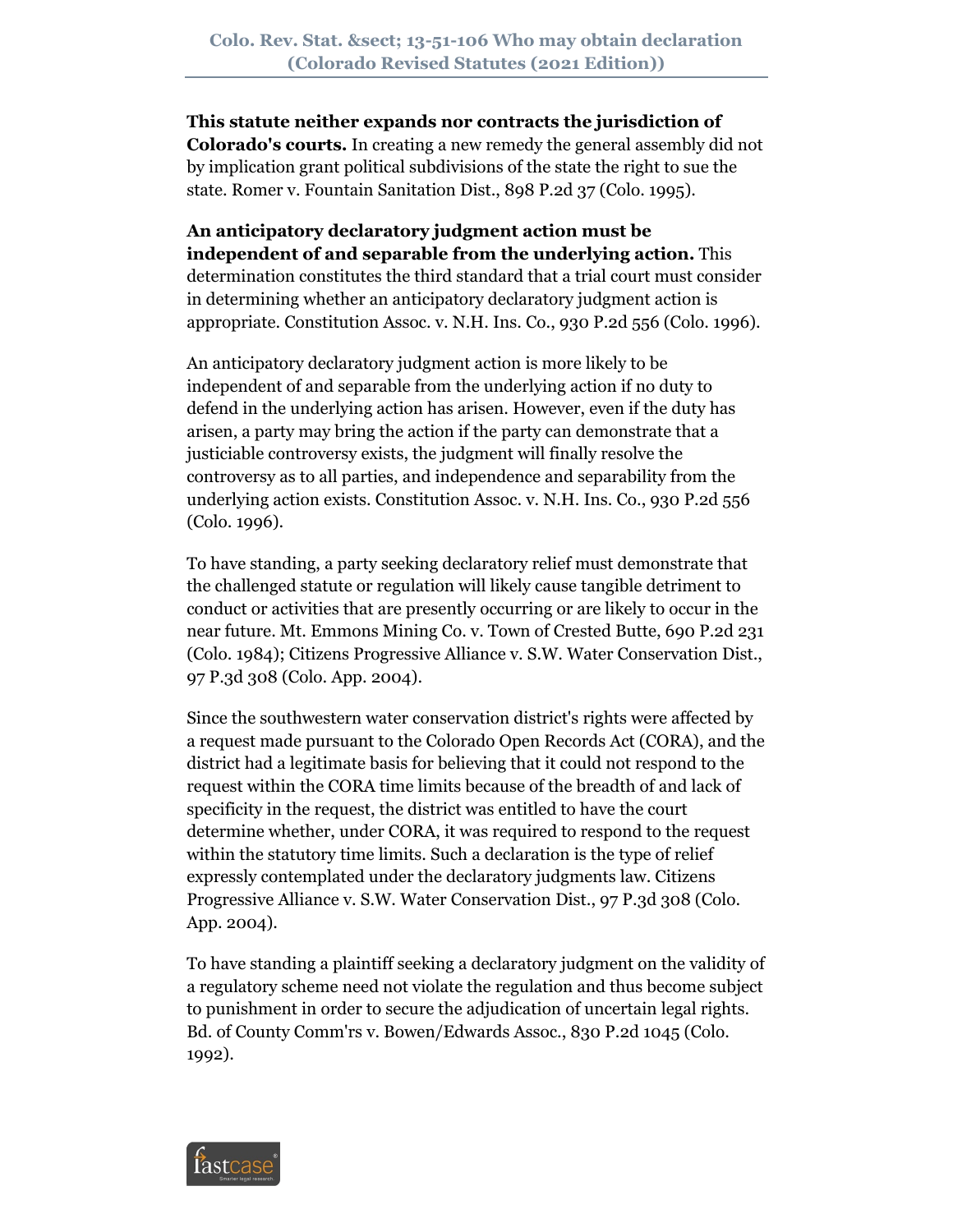Injury-in-fact element of standing satisfied when allegations of complaint, along with other evidence on issue of standing, establish that regulatory scheme threatens to cause injury to a legally protected interest of the plaintiff. Bd. of County Comm'rs v. Bowen/Edwards Assoc., 830 P.2d 1045 (Colo. 1992).

**Plaintiff has no standing to bring a declaratory judgment action against defendant's insurance company before obtaining a judgment against the defendant.** Farmers Ins. Exch. v. District Court for the Fourth Judicial Dist., 862 P.2d 944 (Colo. 1993).

**An injured party in the underlying action cannot initiate an anticipatory declaratory judgment action against the other party's insurance company** because the injured party does not have an enforceable judgment against nor a contractual relationship with either the other party or the other party's insurer. Constitution Assoc. v. N.H. Ins. Co., 930 P.2d 556 (Colo. 1996).

**Applied** in In re Estate of Daigle, 634 P.2d 71 (Colo. 1981); Dolores Huerta Prep. High v. Colo. State Bd. of Educ., 215 P.3d 1229 (Colo. App. 2009).

# **II. ACTIONS SUBJECT TO DECLARATORY JUDGMENT.**

**The courts have jurisdiction over certain enumerated actions seeking declaratory judgments.** The general assembly is without power to require courts to exercise nonjudicial functions; but it is not without the power to impose upon courts jurisdiction over certain enumerated actions seeking declaratory judgments on matters that lend themselves to and receive judicial determination in otherwise litigated cases, as it at once appears, such would not be nonjudicial in their nature. San Luis Power & Water Co. v. Trujillo, 93 Colo. 385, 26 P.2d 537 (1933).

**Section may be employed by an insurance company to determine**  its liability. An action for declaratory judgment may be properly maintained by an insurance company to determine if it will be liable to its insured for a defense and for payment of a possible judgment arising from a specified occurrence. Beeson v. State Auto. & Cas. Underwriters, 32 Colo. App. 62, 508 P.2d 402 (1973).

An insurer may seek a declaration of its contractual responsibilities of defense and indemnification in connection with a claim filed against a person who arguably qualified as an "insured" under the insurance contract. Hartford Ins. Group v. District Court, 625 P.2d 1013 (Colo. 1981).

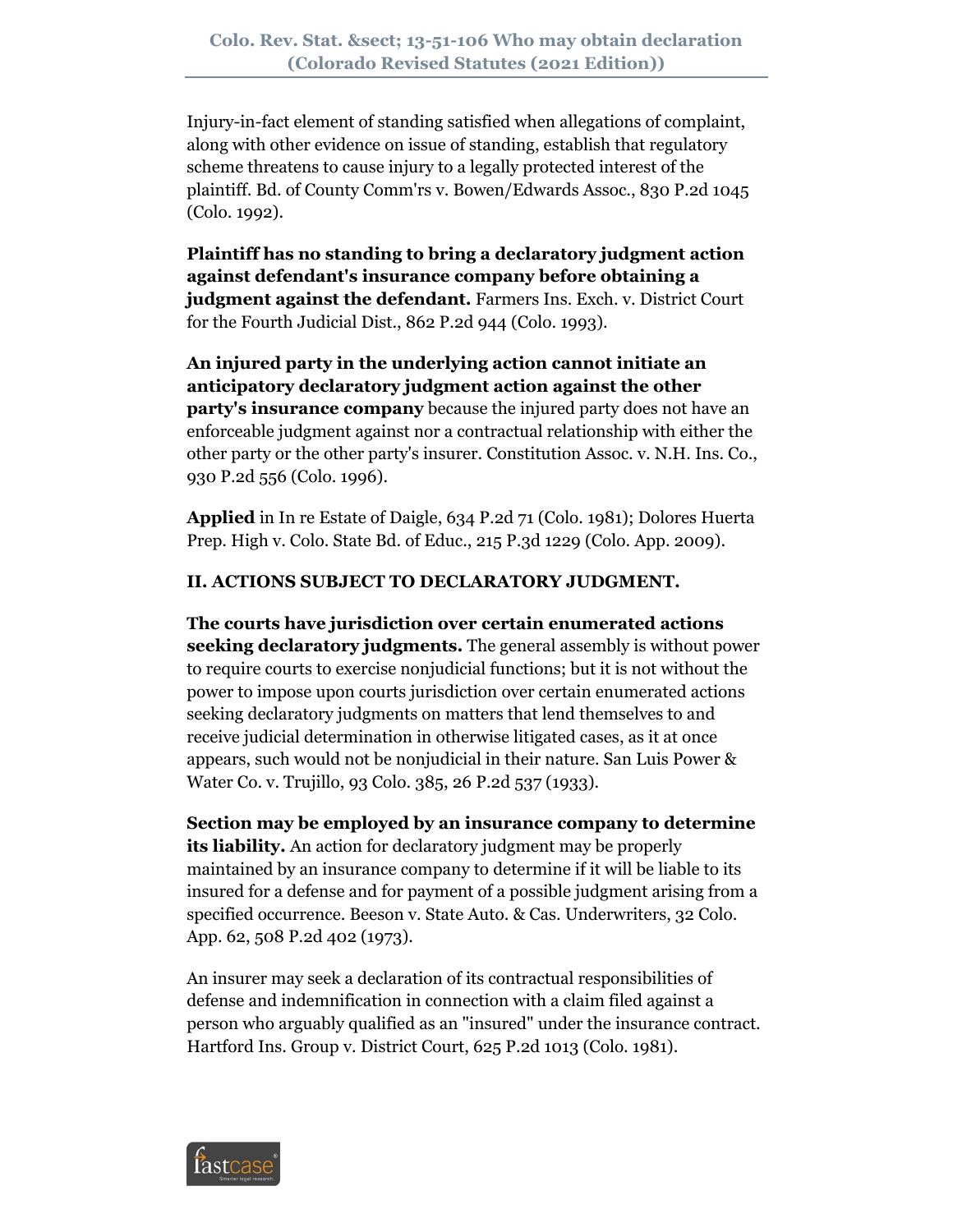The factual nature of the inquiry surrounding an action for declaratory judgment brought by an insurance company to determine its liability under a policy does not bar action. Am. Family Mut. Ins. Co. v. Bowser, 779 P.2d 1376 (Colo. App. 1989).

**The section is applicable to a dispute over the right to the use of spring waters** not tributary to any natural stream. Colo. & Utah Coal Co. v. Walter, 75 Colo. 489, 226 P. 864 (1924); Stratton v. Beaver Farmers' Canal & Ditch Co., 82 Colo. 118, 257 P. 1077 (1927).

**Proposed game procedures, rules, and materials that were not the subject of seizure by the department of revenue**do not constitute a present controversy. Sniezek v. Dept. of Rev., 113 P.3d 1280 (Colo. App. 2005).

**Validity of statute may be tested.** Where results to occur from the enforcement of a statutory provision can be predicted with certainty or where the basic right of the state to enter legislative fields said to be the domain of the federal government is questioned, a court properly may declare with respect to the validity of a statute. Am. Fed'n of Labor v. Reilly, 113 Colo. 90, 155 P.2d 145 (1944).

One whose rights are affected by a statute may have its construction or validity determined by declaratory judgment. Toncray v. Dolan, 197 Colo. 382, 593 P.2d 956 (1979).

Where the taxpayers' liability for income taxes turns on the construction of a statute and the validity, or invalidity, of regulations purporting to interpret that statute, the case is well within the purpose of declaratory judgment. Toncray v. Dolan, 197 Colo. 382, 593 P.2d 956 (1979).

**Where all administrative remedies within a labor organization have been exhausted and union officials are charged with fraud,** trial court may properly assume jurisdiction of action by railroad company for declaratory judgment to determine rights under proposed contract. Wooldrige v. Denver & R. G. R. R., 118 Colo. 25, 191 P.2d 882 (1948).

**Declaratory judgment is not proper procedure by which to make preenforcement challenge to regulation** promulgated by a state agency. CF&I Steel Corp. v. Colo. Air Pollution Control Comm'n, 199 Colo. 270, 610 P.2d 85 (1980).

**For declaring a note or chattel mortgage void for usury,** see Rice v. Franklin Loan & Fin. Co., 82 Colo. 163, 258 P. 223 (1927).

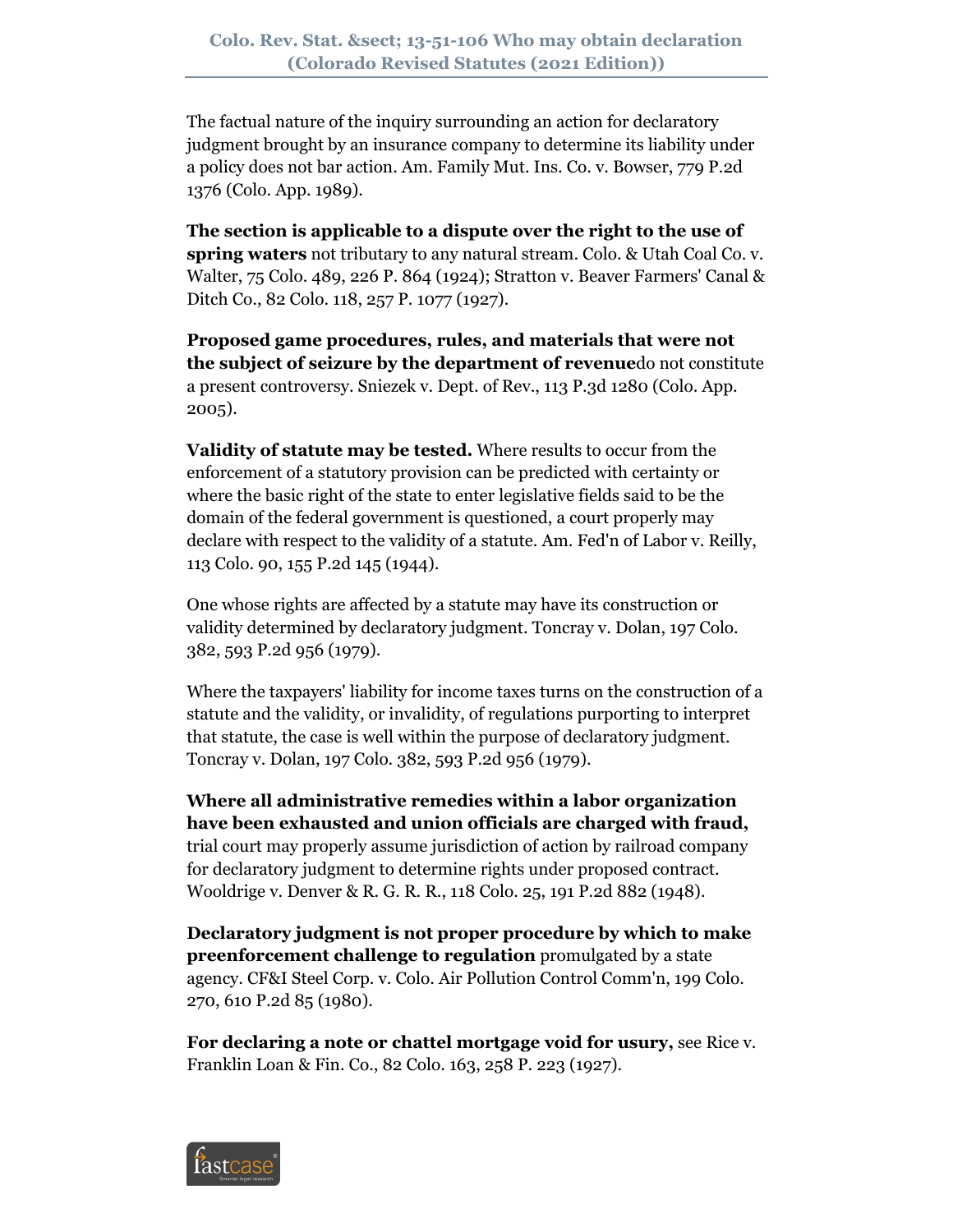**For applicability to determination of rights under teachers' salary law,** see Washington County High Sch. Dist. v. Bd. of Comm'rs, 85 Colo. 72, 273 P. 879 (1928).

**For determination of certain levies,** see Denver Land Co. v. Moffat Tunnel Imp. Dist., 87 Colo. 1, 284 P. 339 (1930).

**A lawsuit seeking a declaratory judgment may not be instituted** if it impermissibly seeks to chill or freeze the defendant's protected political speech. Bd. of County Comm'rs v. Shroyer, 662 F. Supp. 1542 (D. Colo. 1987).

**A cognizable claim is stated under this section and rule 57 of the Colorado Rules of Civil Procedure** where towing carriers claimed that a Colorado state patrol policy invalidly abrogates a claimed legal right of such carriers to impose a lien on personal property obtained through rendition of towing services. Jam Action, Inc. v. Colo. State Patrol, 890 P.2d 210 (Colo. App. 1994).

**Declaratory judgment actions may be filed to determine the existence of, or rights under, an oral contract.** Berenergy Corp. v. Zab, Inc., 94 P.3d 1232 (Colo. App. 2004), aff'd, 136 P.3d 252 (Colo. 2006).

**A trial court may grant declaratory relief in oral contract disputes where relief would terminate the controversy or remove an uncertainty.** Zab, Inc. v. Berenergy Corp., 136 P.3d 252 (Colo. 2006).

**Claim seeking a declaration that, as a matter of law, the word "firearm" in §30-15-301 includes bows and arrows does not present a nonjusticiable political question.** District court erred, therefore, in dismissing plaintiff's declaratory judgment claim based on the political question doctrine. Moss v. Bd. of County Comm'rs for Boulder County, 2015 COA 35, 411 P.3d 918.

This case is a classic case appropriate for resolution by entry of a declaratory judgment. A declaratory judgment would resolve the controversy between the parties regarding whether bow-and-arrow discharges are prohibited under the existing county resolution in the area where plaintiffs reside. At a minimum, there is controversy about whether bow-and-arrow discharges are prohibited under the applicable county resolution. A declaratory judgment would resolve the dispute about what conduct is prohibited under the current legal framework. Thus, a declaratory judgment will terminate the controversy or uncertainty regarding the scope of the resolution. As such, plaintiffs' claim is appropriate for resolution by entry of a declaratory

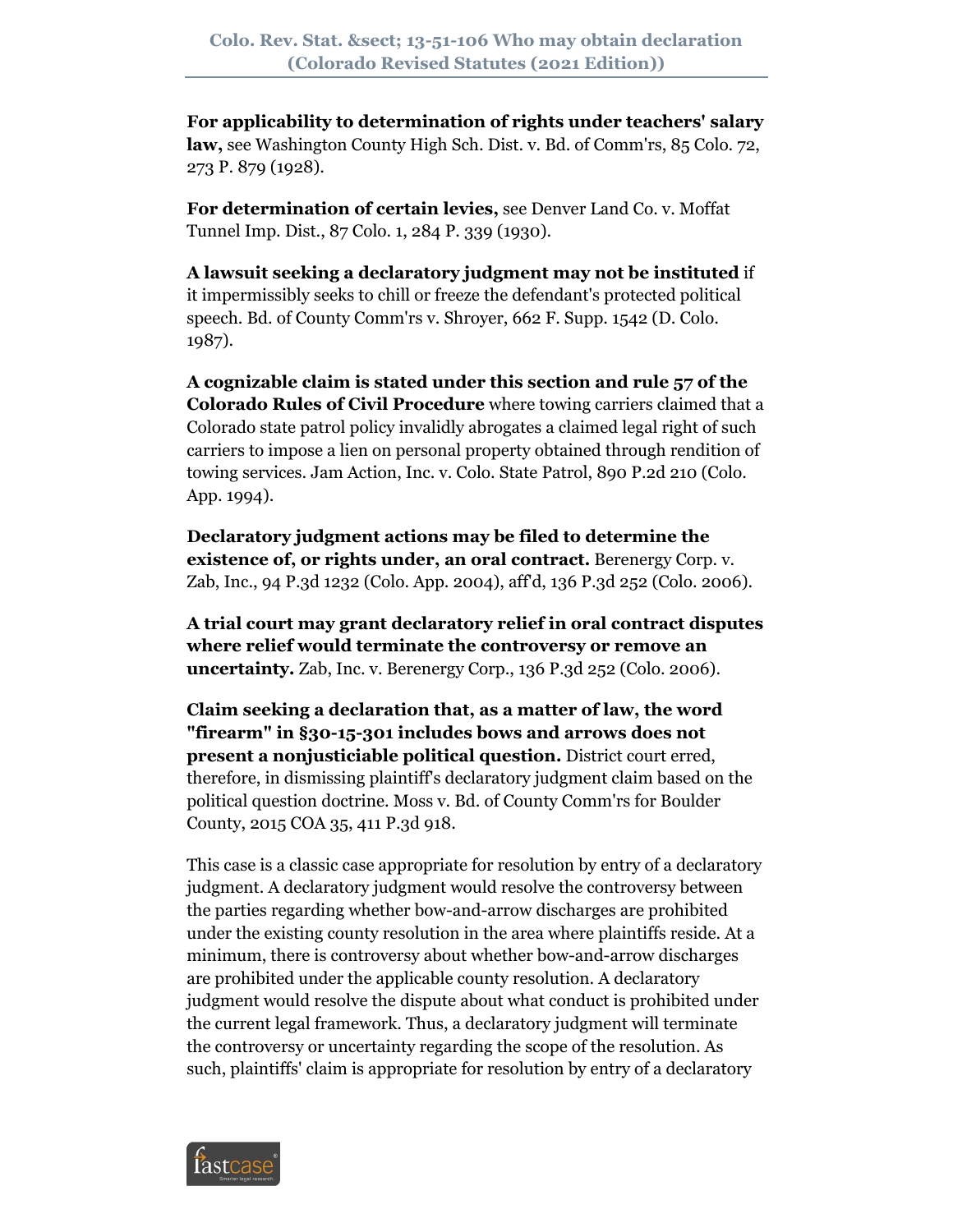judgment. Moss v. Bd. of County Comm'rs for Boulder County, 2015 COA 35, 411 P.3d 918.

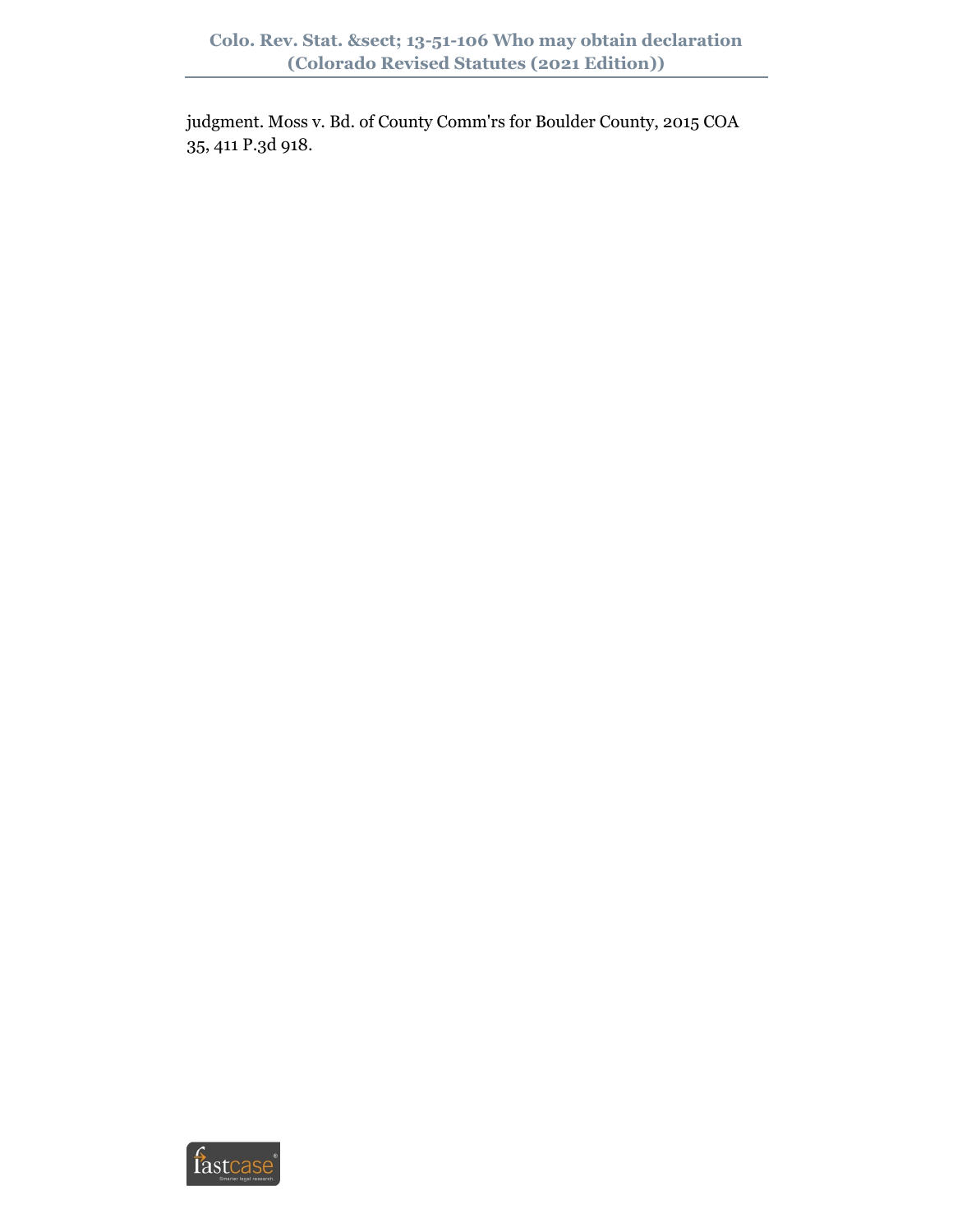#### **§ 13-51-107. Contract construed any time**

A contract may be construed either before or after there has been a breach thereof.

(L. 23: p. 268, § 3. CSA: C. 93, § 80. CRS 53: § 77-11-3. C.R.S. 1963: § 77-11- 3.)

## **ANNOTATION**

**Validity of contract or question arising under contract must be pleaded.** In an action under this article to determine the validity of a contract, the complaint failing to allege that the validity of the contract had been questioned, or that a question had arisen under it, no cause of action was stated. Gabriel v. Bd. of Regents of Univ. of Colo., 83 Colo. 582, 267 P. 407 (1928).

**Contracts interpreted only when all necessary facts determinable.** Although this section and C.R.C.P. 57 provide that a contract may be interpreted prior to breach, these provisions are inapplicable where the dispute requires an interpretation in light of extrinsic facts which are not yet determinable. McDonald's Corp. v. Rocky Mt. McDonald's, Inc., 42 Colo. App. 143, 590 P.2d 519 (1979).

**Insurer may seek declaration of contractual responsibilities of defense against "insured".** An insurer may seek a declaration of its contractual responsibilities of defense and indemnification in connection with a claim filed against a person who arguably qualifies as an "insured" under the insurance contract. Hartford Ins. Group v. District Court, 625 P.2d 1013 (Colo. 1981).

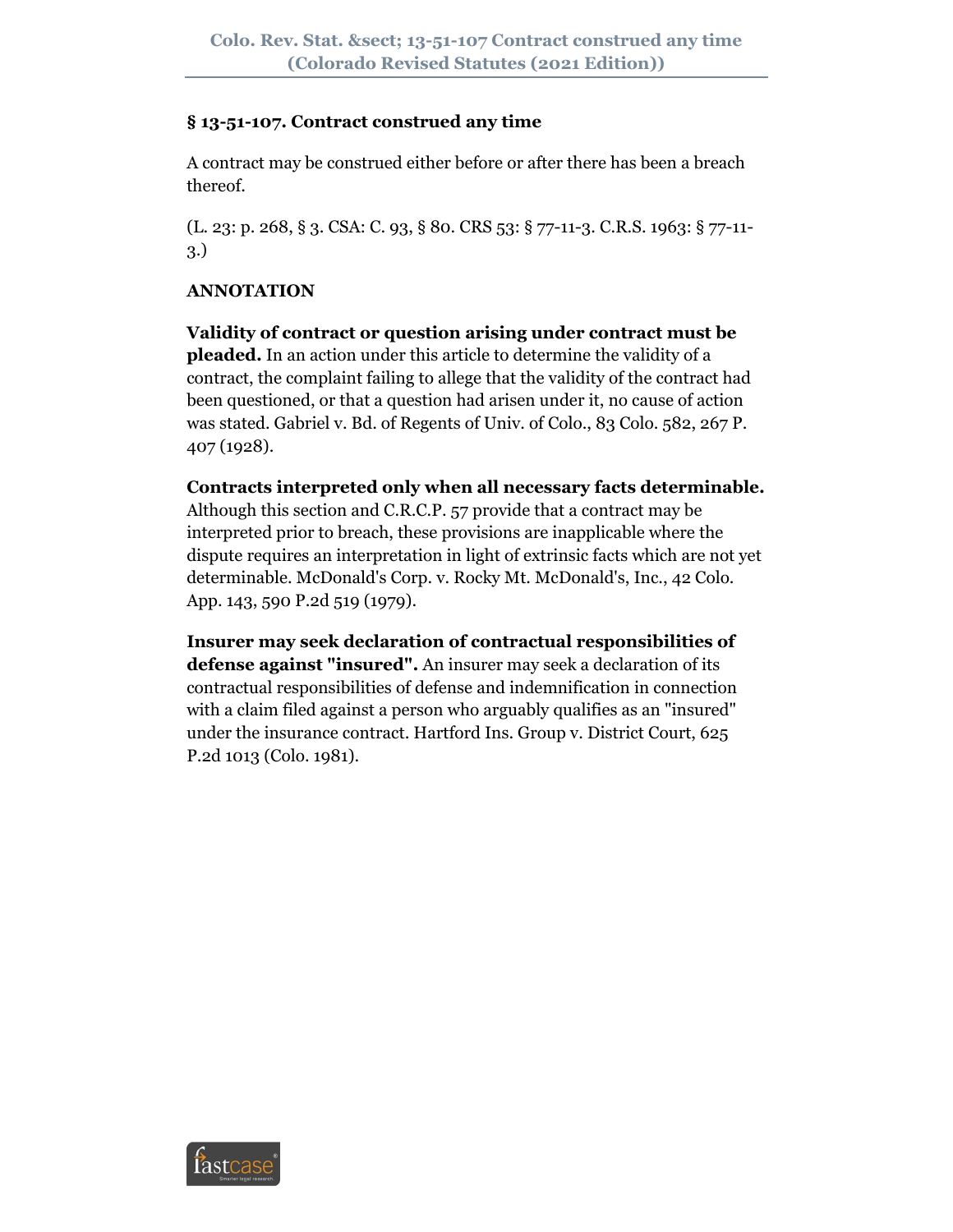## **§ 13-51-108. Purposes of declaration**

(1) Any person interested as or through an executor, administrator, trustee, guardian, or other fiduciary, creditor, devisee, legatee, heir, next of kin, or cestui que trust in the administration of a trust or of the estate of a decedent, an infant, a mental incompetent, or an insolvent may have a declaration of rights or legal relations in respect thereto:

(a) To ascertain any class of creditors, devisees, legatees, heirs, next of kin, or other; or

(b) To direct the executors, administrators, or trustees to do or abstain from doing any particular act in their fiduciary capacity; or

(c) To determine any question arising in the administration of the estate or trust, including questions of construction of wills and other writings.

(L. 23: p. 269, § 4. CSA: C. 93, § 81. CRS 53: § 77-11-4. C.R.S. 1963: § 77-11-4. L. 75: IP(1) amended, p. 925, § 18, effective July 1.)

## **ANNOTATION**

**Law reviews.** For article, "Express Trusts in Colorado", see 10 Rocky Mt. L. Rev. 9 (1937).

**This section does not authorize advice on matters not before the court.** The court at the request of the parties will determine all questions that have properly arisen, but will decline to determine those which had not arisen and which might never arise during the administration of the trust. Neither under the equity practice nor under this act are the courts required to give general advice and instructions upon matters which have nut arisen at the time their jurisdiction is invoked. Mulcahy v. Johnson, 80 Colo. 499, 252 P. 816 (1927).

**It confers no new authority concerning wills and trusts.** District courts had full and complete jurisdiction before the passage of that act to construe wills and trusts and to control executors and trustees in the administration of estates. Mulcahy v. Johnson, 80 Colo. 499, 252 P. 816 (1927).

**Applied** in In re Estate of Daigle, 634 P.2d 71 (Colo. 1981).

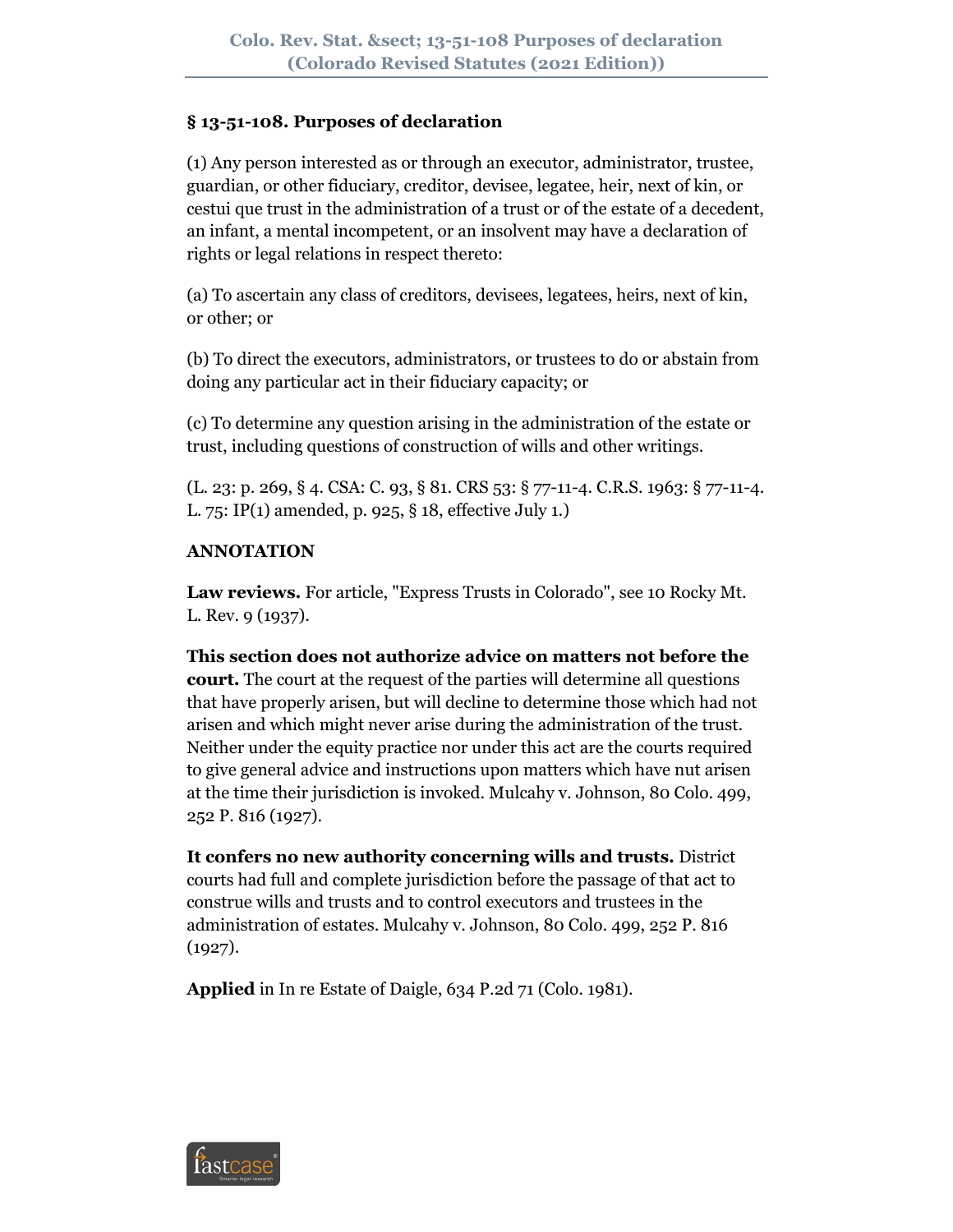#### **§ 13-51-109. Not a limitation**

The enumeration in sections 13-51-106 to 13-51-108 does not limit or restrict the exercise of the general powers conferred in section 13-51-105, in any proceeding where declaratory relief is sought, in which a judgment or decree will terminate the controversy or remove an uncertainty.

(L. 23: p. 269, § 5. CSA: C. 93, § 82. CRS 53: § 77-11-5. C.R.S. 1963: § 77-11- 5.)

## **ANNOTATION**

**Although §13-51-106 and C.R.C.P. 57(b) detail situations in which declaratory judgment actions may be brought,** they do not restrict the court's ability to grant declaratory relief in other situations when appropriate. Berenergy Corp. v. Zab, Inc., 94 P.3d 1232 (Colo. App. 2004), aff'd on other grounds, 136 P.3d 252 (Colo. 2006).

**Declaratory judgment action is an appropriate means of testing the validity of a decree and resolving uncertainty** as to the legal rights and status of the parties, even if the controversy has not yet ripened into litigation. In re Lockwood, 857 P.2d 557 (Colo. App. 1993).

**A trial court may exercise its discretion to declare the existence of an oral contract** and, if one exists, the terms of that contract, where such relief would "terminate the controversy or remove an uncertainty." Zab, Inc. v. Berenergy Corp., 136 P.3d 252 (Colo. 2006).

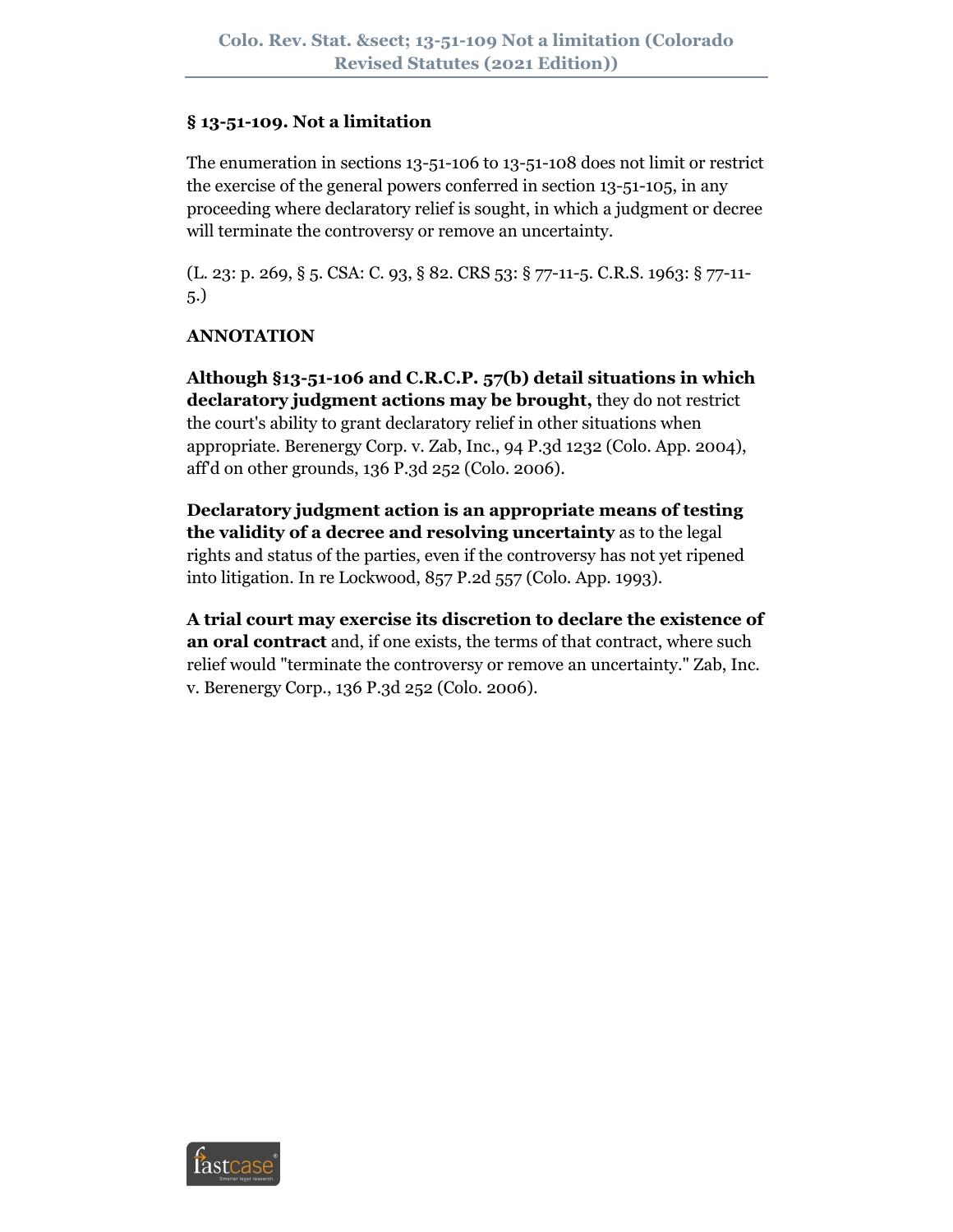#### **§ 13-51-110. When court may refuse**

The court may refuse to render or enter a declaratory judgment or decree where such judgment or decree, if rendered or entered, would not terminate the uncertainty or controversy giving rise to the proceeding.

(L. 23: p. 269, § 6. CSA: C. 93, § 83. CRS 53: § 77-11-6. C.R.S. 1963: § 77-11- 6.)

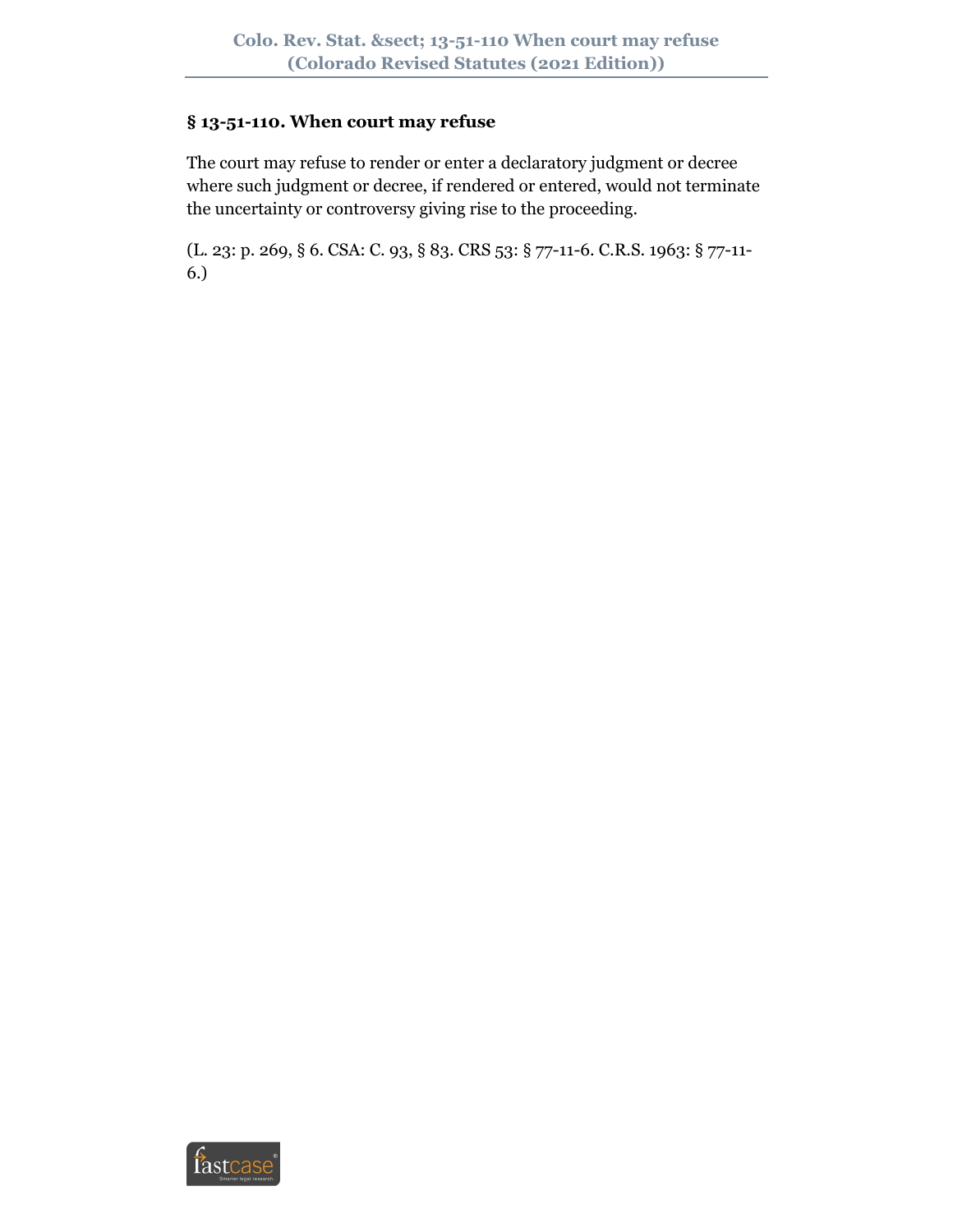# **§ 13-51-111. Review**

All orders, judgments, and decrees under this article may be reviewed as other orders, judgments, and decrees.

(L. 23: p. 269, § 7. CSA: C. 93, § 84. CRS 53: § 77-11-7. C.R.S. 1963: § 77-11- 7.)

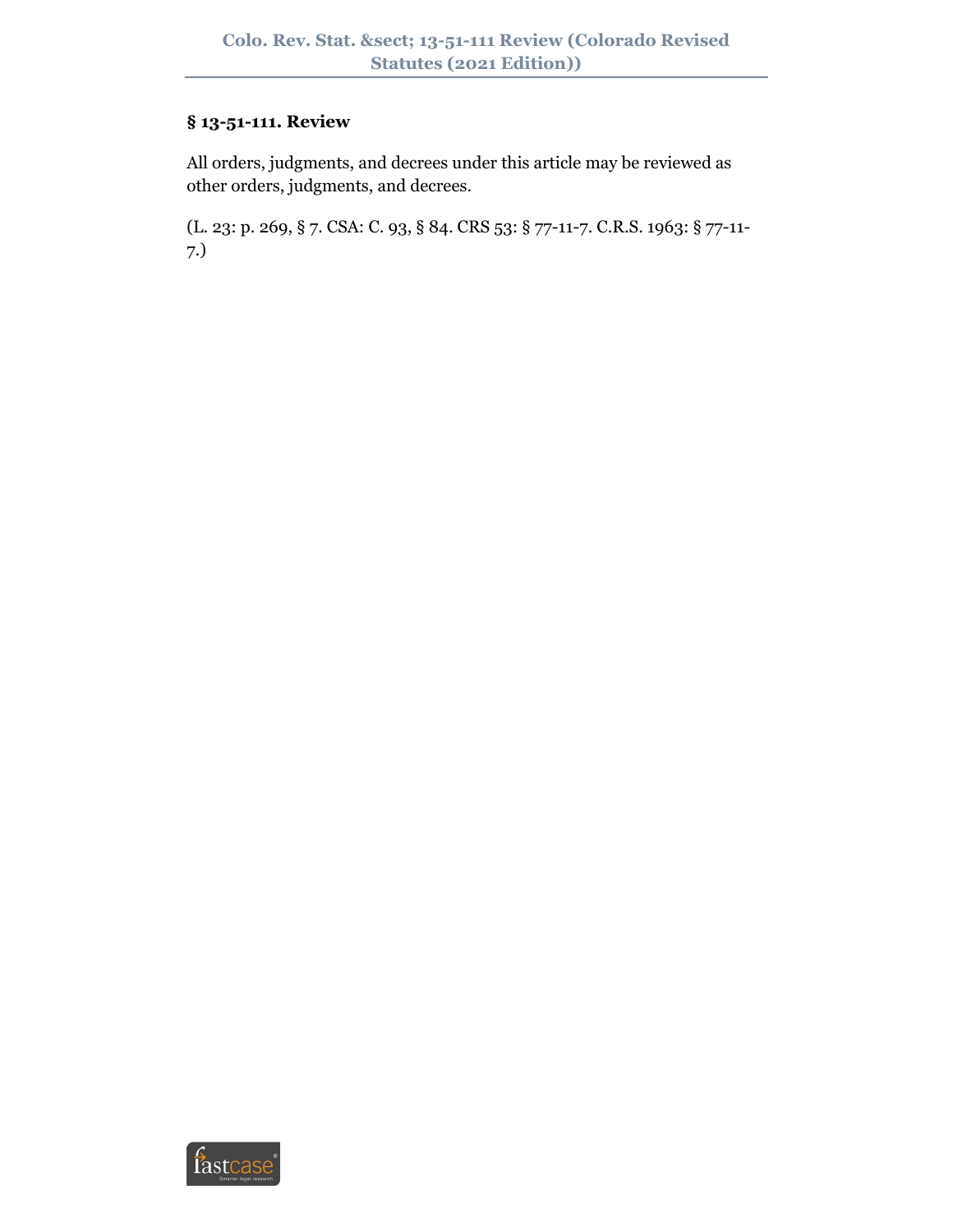#### **§ 13-51-112. Further relief**

Further relief based on a declaratory judgment or decree may be granted when necessary or proper. The application therefor shall be by petition to a court having jurisdiction to grant the relief. If the application is deemed sufficient, the court, on reasonable notice, shall require any adverse party whose rights have been adjudicated by the declaratory judgment or decree to show cause why further relief should not be granted forthwith.

(L. 23: p. 269, § 8. CSA: C. 93, § 85. CRS 53: § 77-11-8. C.R.S. 1963: § 77-11- 8.)

## **ANNOTATION**

**Relief is not limited by language of statute or rule to prevailing party in declaratory judgment action.** Atchison v. City of Englewood, 180 Colo. 407, 506 P.2d 140 (1973).

**Reversal of an underlying declaratory judgment is not the "further relief" contemplated by this section and C.R.C.P. 57(h) but is, instead, ordinary postjudgment relief.** While "further relief" is not limited to the original prevailing party, nevertheless, such relief must seek remedies different from those granted in the declaratory judgment. Spencer v. Bd. of County Comm'rs, 39 P.3d 1272 (Colo. App. 2001).

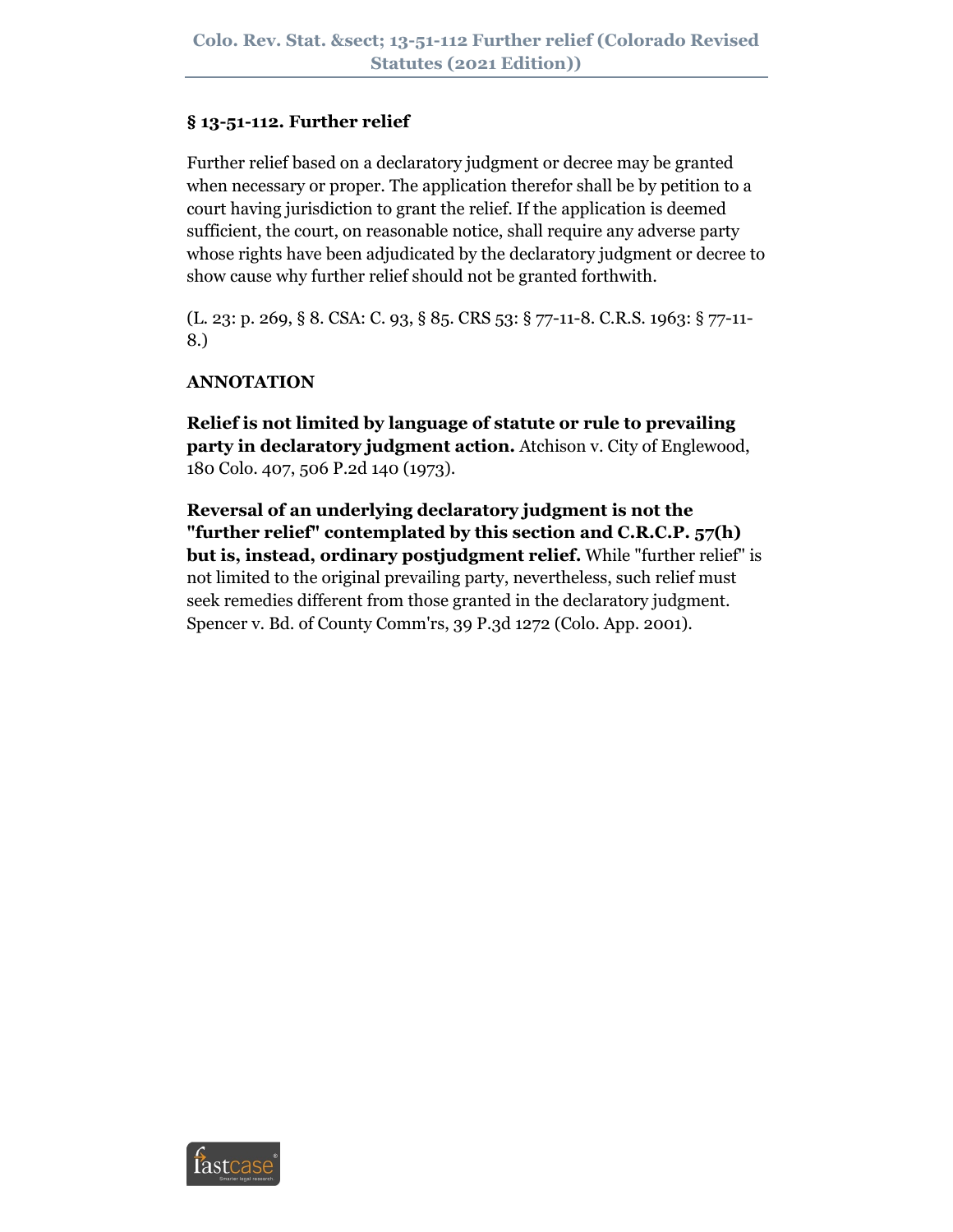#### **§ 13-51-113. Issues of fact**

When a proceeding under this article involves the determination of an issue of fact, such issue may be tried and determined in the same manner as issues of facts are tried and determined in other civil actions in the court in which the proceeding is pending.

(L. 23: p. 270, § 9. CSA: C. 93, § 86. CRS 53: § 77-11-9. C.R.S. 1963: § 77-11- 9.)

## **ANNOTATION**

**Factual determinations may be necessary in order to declare rights, status or legal relations.** An action for declaratory judgment may be properly maintained by an insurance company to fix liability vel non, notwithstanding that factual determinations are necessary to make a declaration on the controlling issue. O'Herron v. State Farm Mut. Auto. Ins. Co., 156 Colo. 164, 397 P.2d 227 (1964); Am. Family Mut. Ins. Co. v. Bowser, 779 P.2d 1376 (Colo. App. 1989).

**Parties are entitled to jury trial if issue would have matured into one at law.** If the action in which declaratory relief is sought would have been an action at law had it been permitted to mature without intervention of declaratory procedure, the right to trial by jury of disputed questions of fact is not affected. Baumgartner v. Schey, 143 Colo. 373, 353 P.2d 375 (1960).

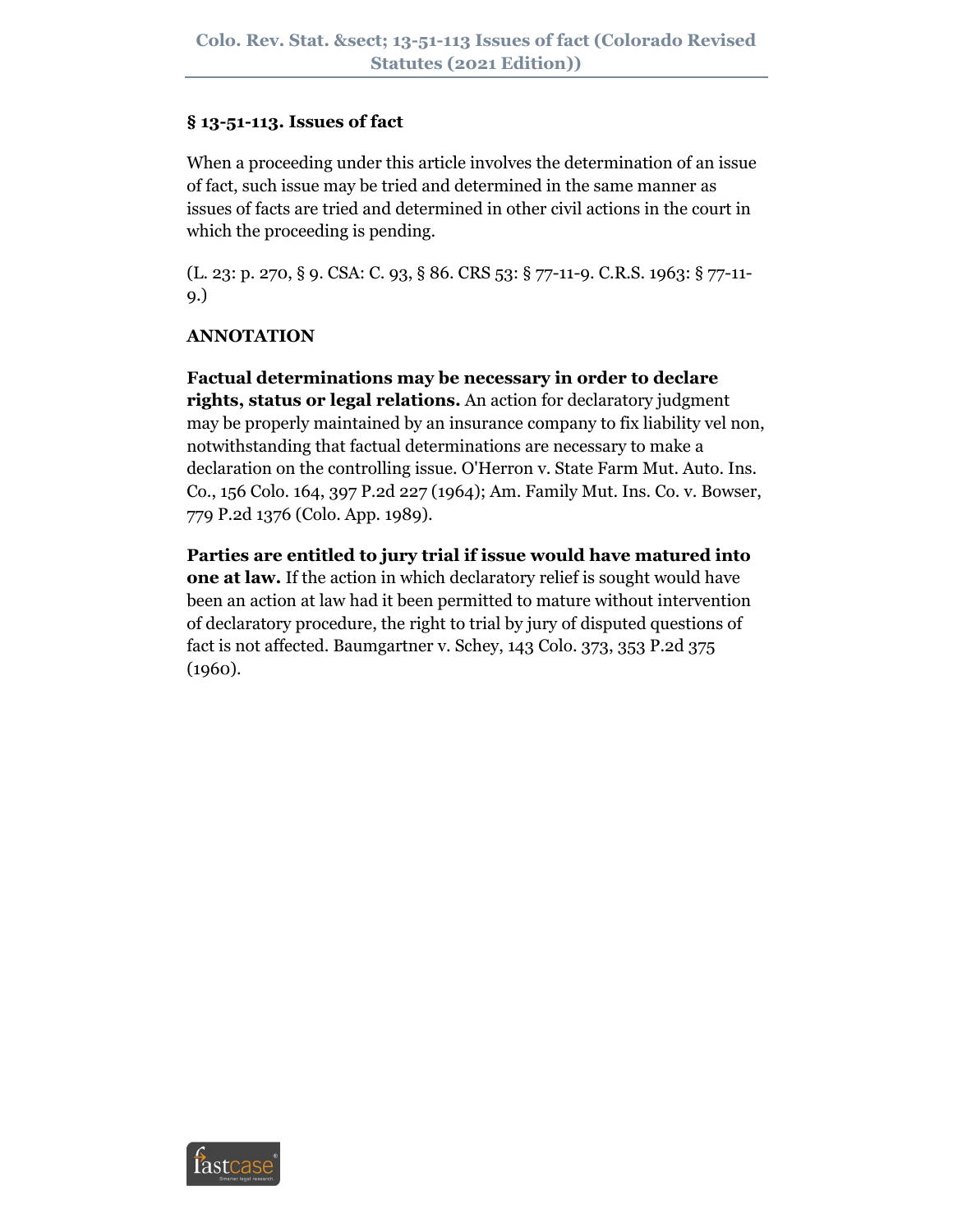#### **§ 13-51-114. Costs**

In any proceeding under this article, the court may make such award of costs as may seem equitable and just.

(L. 23: p. 270, § 10. CSA: C. 93, § 87. CRS 53: § 77-11-10. C.R.S. 1963: § 77- 11-10.)

## **ANNOTATION**

**County treasurer is entitled to attorney fees in mandamus suit against board of commissioners.** Where county treasurer seeks writ of mandamus requiring board of commissioners to approve salaries set by treasurer and requests declaratory judgment construing and interpreting relative rights, powers and duties of treasurer and board under statute, treasurer is entitled to reasonable attorney fees incurred in prosecuting action. Kanaly v. Wadlow, 31 Colo. App. 193, 502 P.2d 83 (1972), modified, 511 P.2d 484 (1973).

**This section does not evince a legislative intent to authorize cost awards against public entities,** because this section neither explicitly refers to such entities nor to any action that can be brought only against such entities. Farmers Reservoir & Irrigation Co. v. City of Golden, 113 P.3d 119 (Colo. 2005).

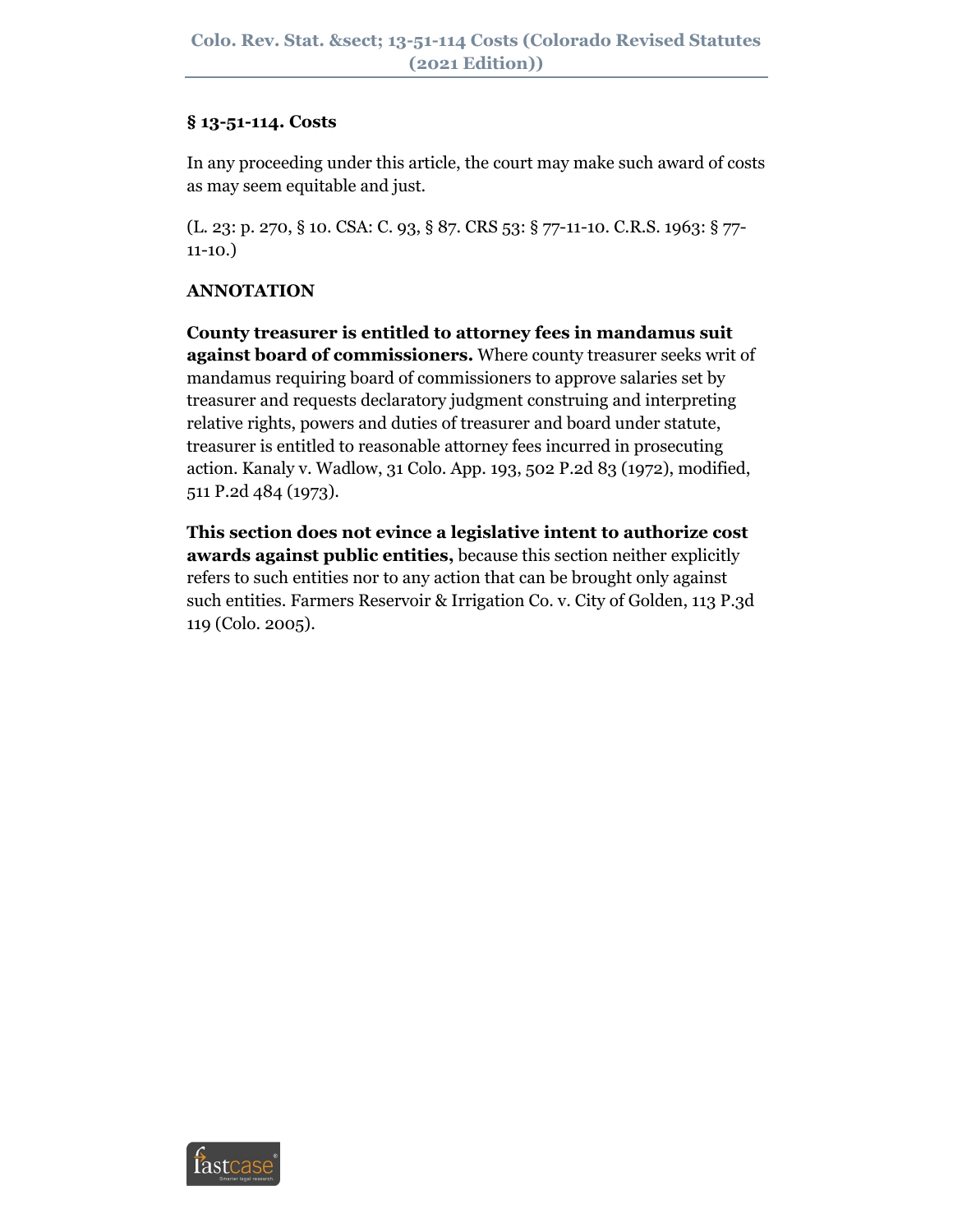#### **§ 13-51-115. Parties - ordinances - statutes**

When declaratory relief is sought, all persons shall be made parties who have or claim any interest which would be affected by the declaration, and no declaration shall prejudice the rights of persons not parties to the proceeding. In any proceeding which involves the validity of a municipal ordinance or franchise, such municipality shall be made a party and is entitled to be heard, and, if the statute, ordinance, or franchise is alleged to be unconstitutional, the attorney general of the state shall also be served with a copy of the proceeding and be entitled to be heard.

(L. 23: p. 270, § 11. CSA: C. 93, § 88. CRS 53: § 77-11-11. C.R.S. 1963: § 77-11- 11.)

# **ANNOTATION**

**Law reviews.** For note, "Has the Colorado IRA Met an Advisory Death?", see 8 Rocky Mt. L. Rev. 140 (1936).

**All persons who have an interest shall be made parties.** This section provides that all persons who claim an interest in the litigation which would be affected by the declaration sought shall be made parties. Mesa County Junior Coll. Dist. v. Donner, 150 Colo. 156, 371 P.2d 442 (1962).

**It was appropriate for the insurer to name the injured party in the underlying action as a party defendant in the anticipatory declaratory judgment action** to ensure that the declaratory judgment would resolve the controversy at issue with regard to all parties. Once named, it was appropriate for the injured party in the underlying action to defend against the declaratory judgment action brought by the insurer. Constitution Assoc. v. N.H. Ins. Co., 930 P.2d 556 (Colo. 1996).

**Any person or entity not named as a party to an anticipatory declaratory judgment action is not bound** by the court's ruling in the action. Constitution Assoc. v. N.H. Ins. Co., 930 P.2d 556 (Colo. 1996).

**Possible loss of funds is sufficient interest.** Under this section all persons claiming an interest in the litigation to be affected by the declaration sought shall be made parties. It is error to deny petitions of intervention of junior colleges whose rights would be directly affected by a declaration of unconstitutionality depriving them of funds. Mesa County Junior Coll. Dist. v. Donner, 150 Colo. 156, 371 P.2d 442 (1962).

**Neither this section nor C.R.C.P. 57 (j) applies to regulations promulgated pursuant to legislative grant** of authority; therefore, in